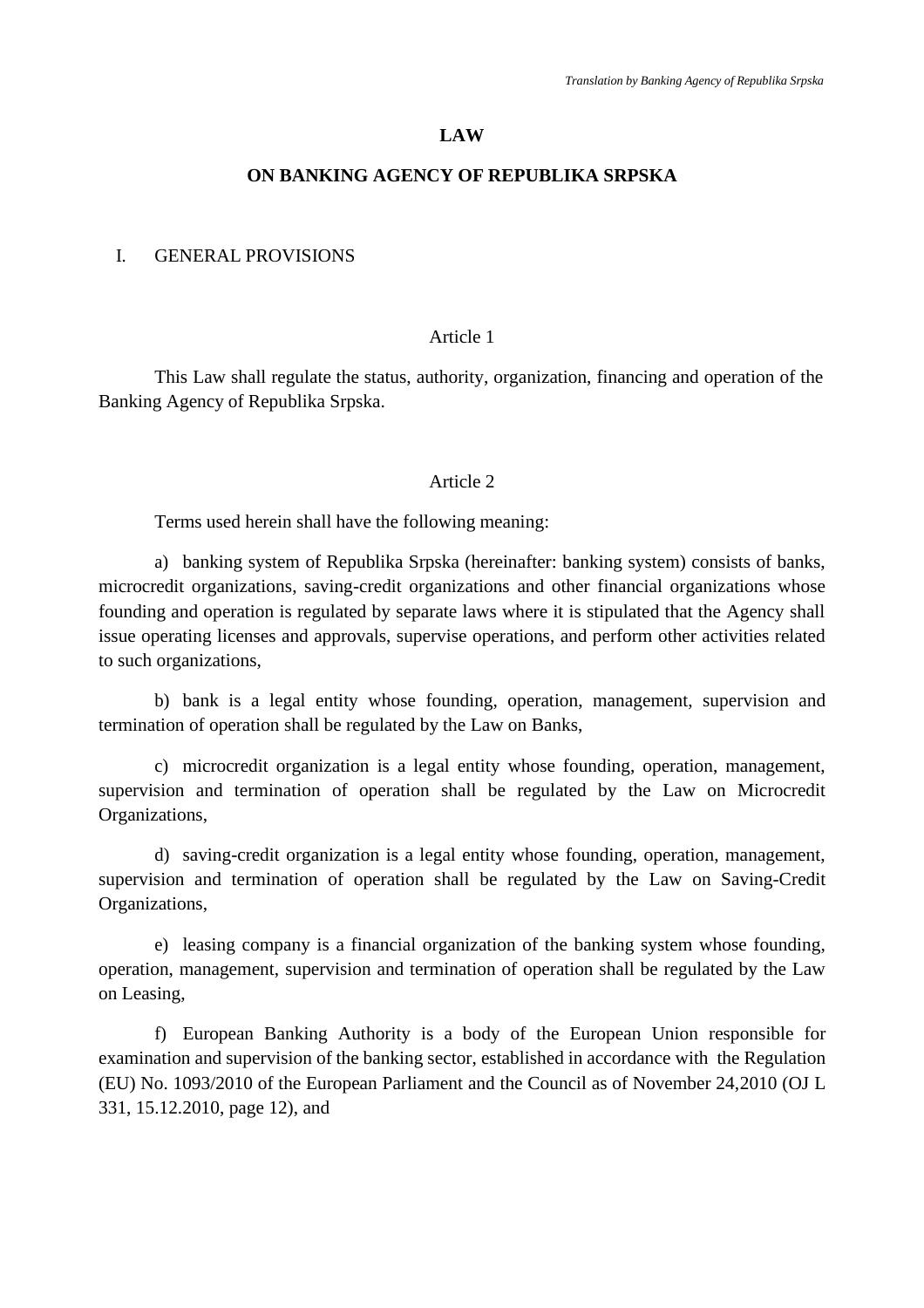g) European Systemic Risk Board is a body of the European Union responsible for macroprudential supervision of the European Union financial system, established in accordance with the Regulation (EU) No. 1092/2010 of the European Parliament and the Council as of November 24, 2010 on European Union macro-prudential oversight of the financial system and establishing a European Systemic Risk Board (OJ L 331, 15.12.2010, page 1).

#### Article 3

The main objective of the Banking Agency of Republika Srpska (hereinafter: the Agency) is to safeguard and strengthen the banking system stability, as well as to improve its safe, good quality and lawful operations.

### II. MANDATE OF THE AGENCY

#### Article 4

(1) The Agency has been established with the purpose to regulate and supervise the banking system, and acts as both autonomous and independent legal entity while exercising its objective and performing tasks in accordance with this and other laws.

(2) Head office of the Agency is in Banja Luka.

(3) Title of the Agency is: "Banking Agency of Republika Srpska".

(4) The Agency has its seal bearing the title of the Agency and emblem of Republika Srpska.

#### Article 5

(1) The Agency shall:

a) issue licenses for foundation and operation of banks, licenses for status changes and changes in both the organizational structure of banks and type of operation the banks perform,

b) supervise safety and soundness and legality of banks' operations – through off-site and on-site examination of banks, and undertake appropriate supervisory measures,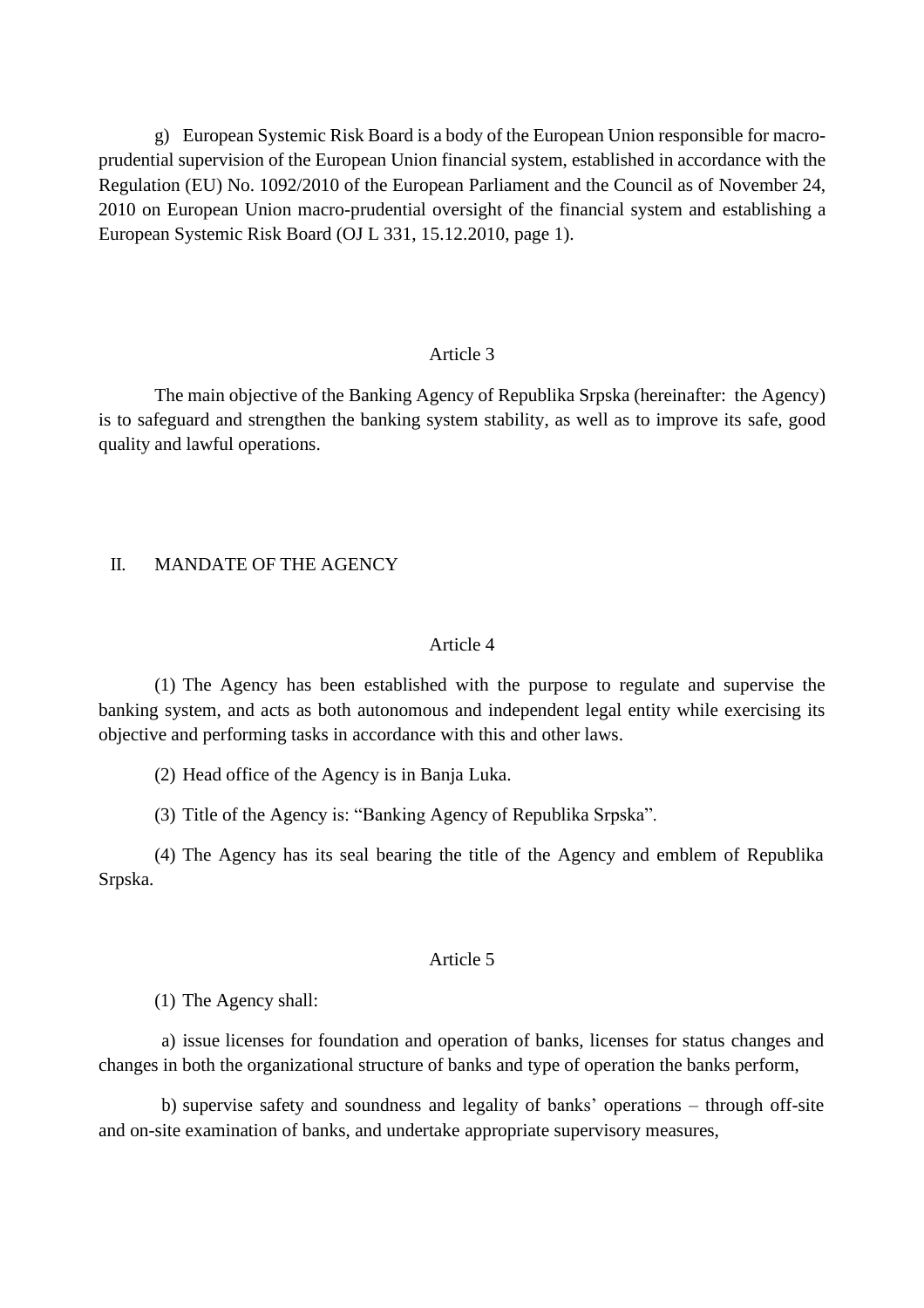c) revoke banking licenses,

d) introduce provisional administration in banks and appoint a provisional administrator; institute liquidation proceeding in banks and appoint a liquidation administrator; direct and supervise the proceeding of provisional administration and liquidation in banks; submit a request to institute bankruptcy proceeding in banks,

e) adopt acts regulating banks' operation,

f) evaluate whether the requirements have been met, and approve of the following issuance of shares,

g) supervise and undertake necessary activities regarding anti-money laundering and terrorism financing related to banks, microcredit organizations, saving-credit organizations and other financial organizations, all in cooperation with the competent institutions and in accordance with regulations governing this field,

h) supervise and undertake other activities in accordance with regulations governing the introduction and implementation of certain interim measures for the purpose of effective enforcement of international restrictive measures,

i) adopt adequate acts in the field of anti-money laundering and terrorism financing, and cooperate with the competent authorities and institutions within this field,

j) adopt acts and undertake actions in order to ensure the protection of consumers' rights, i.e. of physical persons as consumers of financial services in the banking system, supervise the implementation of regulations governing this field and undertake other activities and adequate measures within the scope of its authority,

k) perform other tasks in accordance with the law governing operation of banks.

(2) The Agency shall issue and revoke licenses and approvals to microcredit organizations, saving-credit organizations and other financial institutions when authorized to do so by this and other laws, control the legality of their operation, adopt general acts regulating operations of microcredit organizations, saving-credit organizations and other financial organizations, and perform other activities as stipulated by this Law, as well as other laws.

(3) In solving administrative issues, the Agency shall apply the provisions of regulations governing both general administrative procedure and operation of financial organizations of the banking system, as well as the rules of supervision and profession, unless otherwise stipulated by law.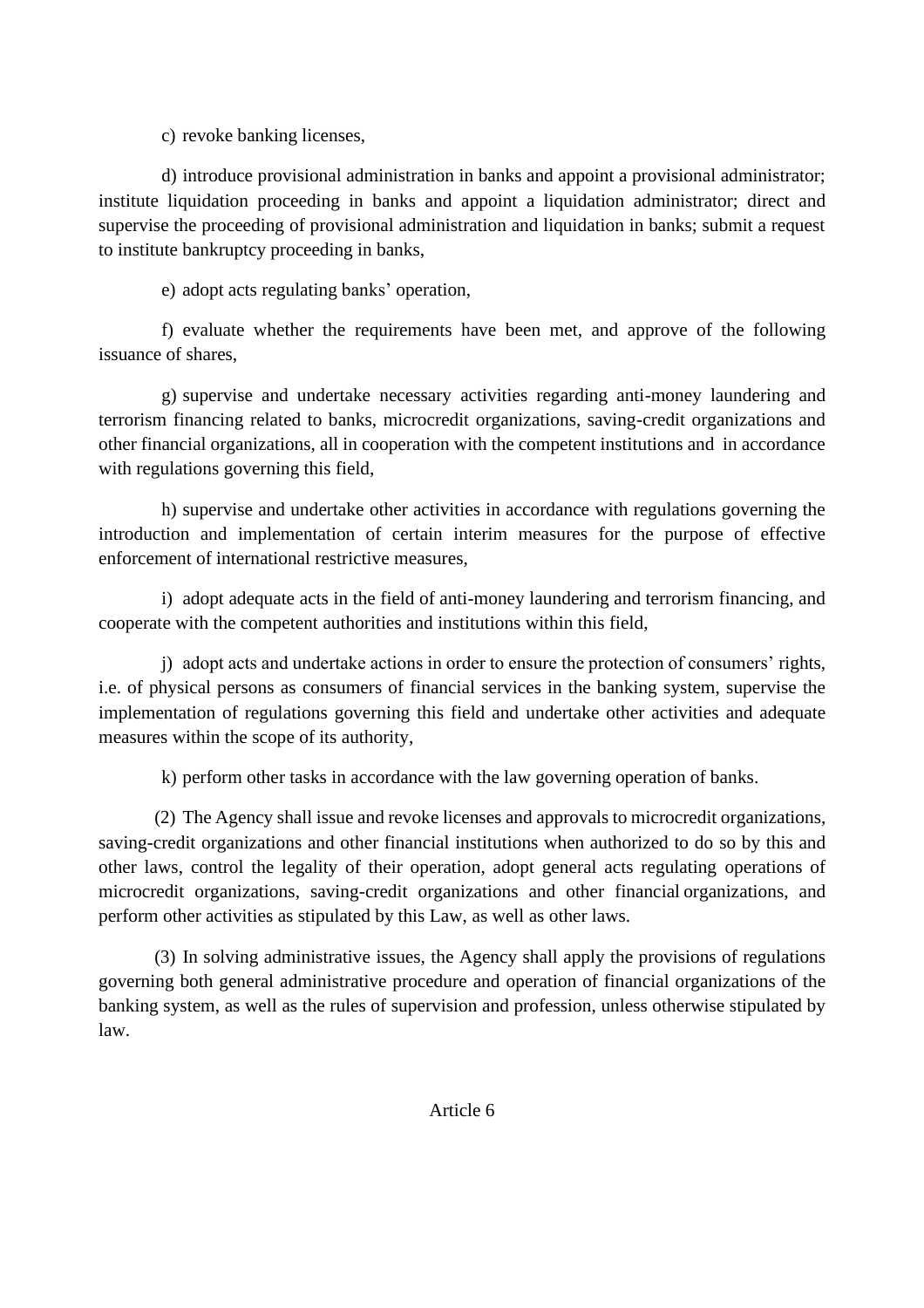(1) The Agency shall perform examinations and supervision of work and legality of banks' operation and of other financial organizations within the banking system; order and undertake measures to eliminate illegalities and irregularities in accordance with this Law and laws governing banks, microcredit organizations, saving-credit organizations and other financial institutions of the banking system.

(2) While performing the examinations under paragraph (1) of this Article, the Agency shall have the right to examine business books and other documentation of financial organizations of the banking system, as well as of legal entities related by ownership, management and business relations to financial organization subject to examinations.

(3) The examinations under paragraph (1) of this Article shall be performed by examiners that have passed the professional expertise exam.

(4) The Management Board of the Agency shall pass an act stipulating terms and manner of passing the professional expertise exam under paragraph (3) of this Article.

#### Article 7

(1) The Agency shall be autonomous and independent while performing its activities in accordance with provisions of this Law, rules of supervision and profession, and its activities shall be supervised by the National Assembly of Republika Srpska (hereinafter: the National Assembly), to whom the Agency is responsible for its performance.

(2) Members of the Management Board, the Director and employees of the Agency shall not be held responsible for any damage arising from the performance of duties under this Law and other regulations governing the banking system, unless proved that a certain action was doneor failed to be done intentionally or with gross negligence.

### Article 8

While performing activities within the authority of the Agency and introducing himself/herself, an authorized representative of the Agency shall use the identification and badge of the Agency in a form and manner determined by the Director of the Agency.

### Article 9

(1) The Agency shall represent Republika Srpska at the international conferences, gatherings and in international organizations, within its authority.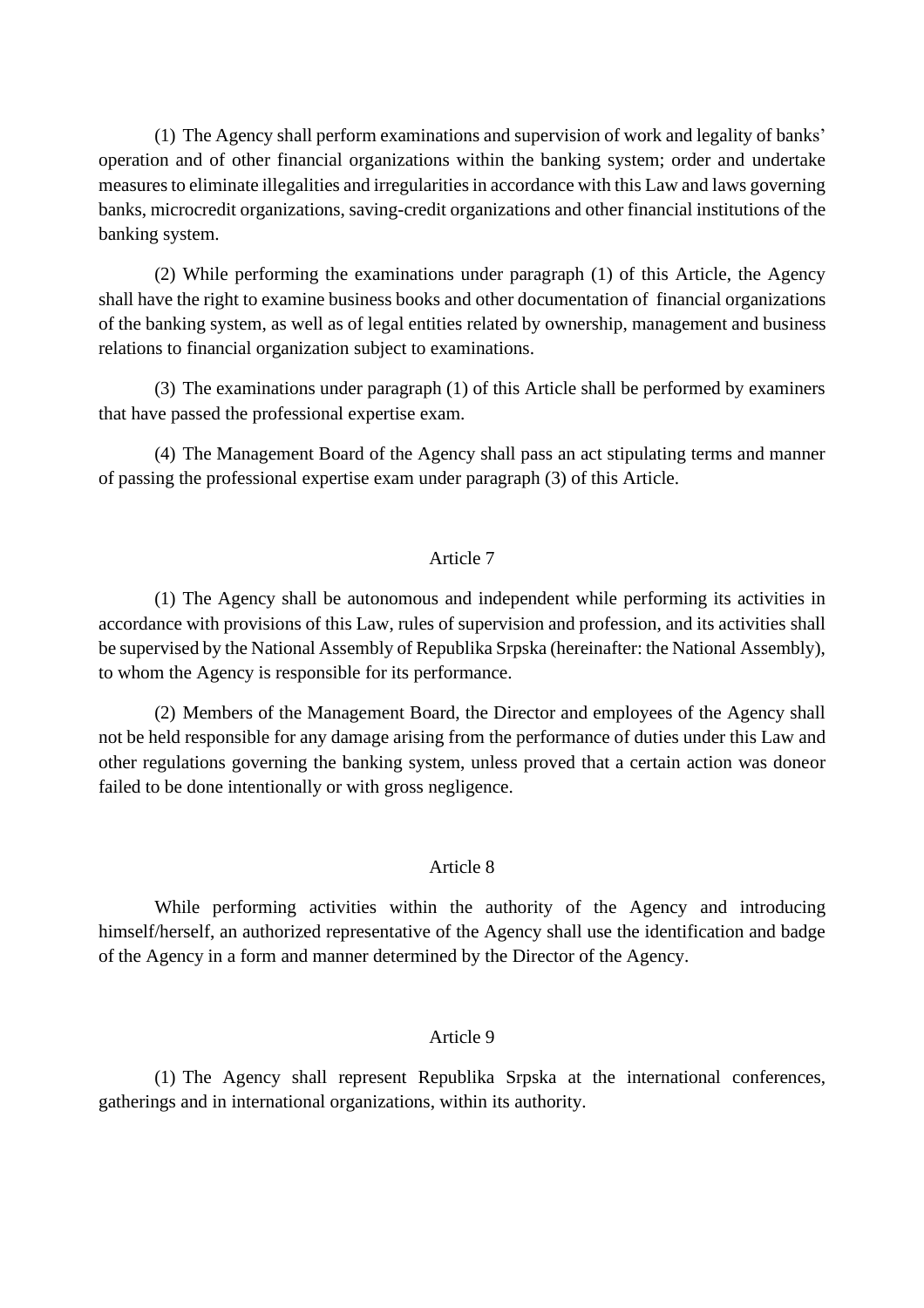(2) The Agency shall cooperate with international authorities, bodies and institutions responsible for examination and supervision of banks and other financial institutions.

(3) In order to perform and improve activities within its authority, the Agency shall cooperate with supervisory authorities of the financial sector of Republika Srpska and Bosnia and Herzegovina, and other regulatory bodies and institutions.

#### III. OMBUDSMAN FOR BANKING SYSTEM

#### Article 10

(1) Ombudsman for banking system is established within the Agency (hereinafter: the Ombudsman) as an independent organizational unit with an aim to promote protection of rights and interests of consumers, i.e. physical entities as consumers of financial services.

(2) The Ombudsman, as one of the carriers of consumers' protection of rights in Republika Srpska, shall enable the disagreements and disputes occurred between institutions of the banking system and consumers of financial services to be rightfully and promptly resolved by independent parties, with a minimum of formality, through reconciliation, negotiation or otherpeaceful manner.

(3) The Ombudsman shall be independent in performing his/her tasks and shall be responsible for their implementation, and while performing his/her duties he/she shall not act as the Agency's representative.

#### Article 11

The Ombudsman shall perform the following:

a) provide information on rights and obligations of consumers and providers of financial services,

b) follow-up and propose activities to improve relationship between consumers of financial services and financial organizations of the banking system,

c) research activities at the financial market, as part of the official duty or based on complaints, in order to protect consumers' rights,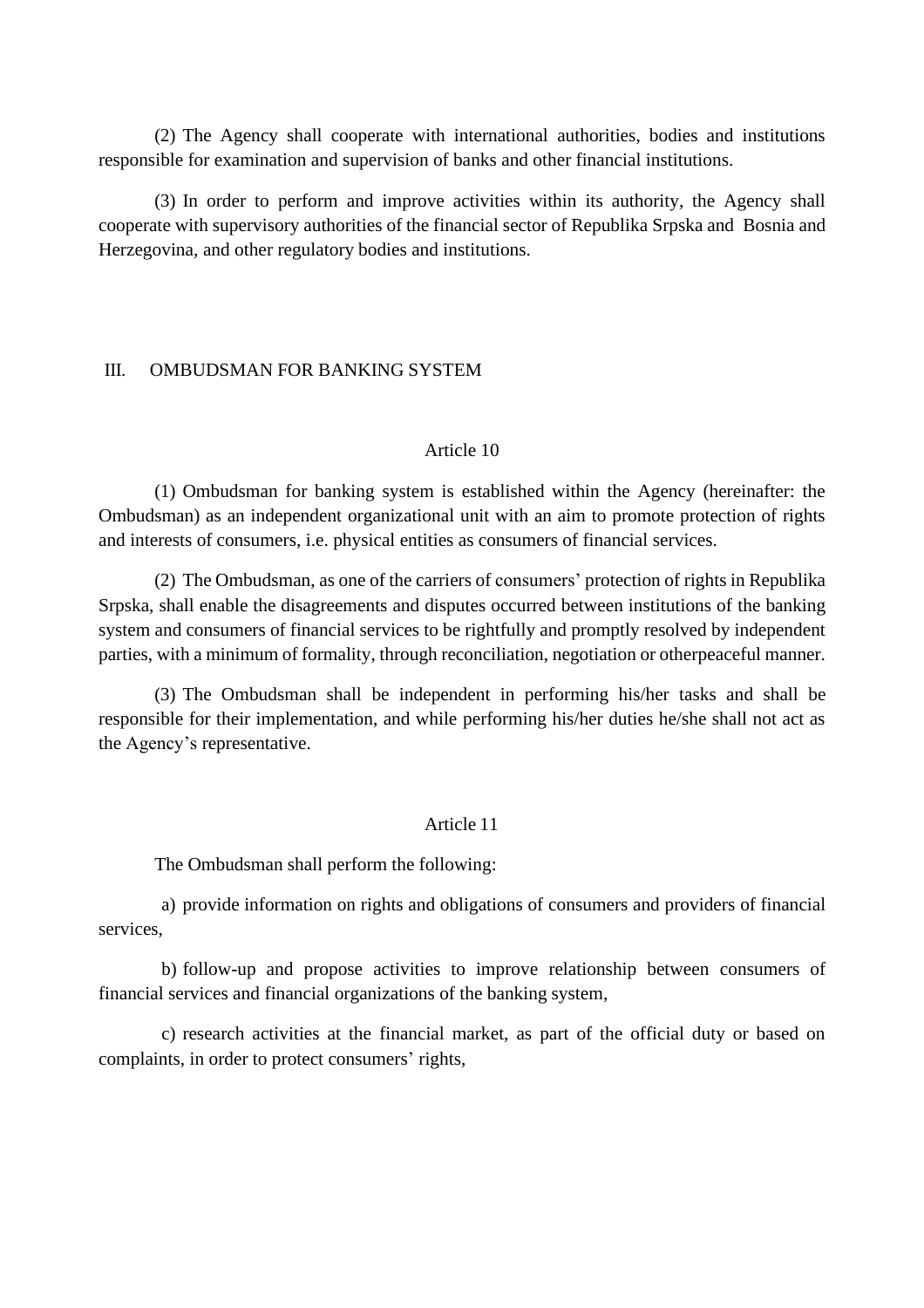d) review complaints submitted by consumers of financial services, provide answers, recommendations and opinions, and propose measures for the resolution of complaints,

e) mediate in the peaceful settlement of disputes between consumers of financial services and financial organizations of the banking system,

f) provide guidelines or recommendations related to special standard terms or activities for implementation of good business practices in the business operations of financial institutions of the banking system, and propose to the Management Board of the Agency to pass acts within his/her authority in the area of protection of rights of consumers of financial services.

g) cooperate with competent judicial, administrative and other authorities and organizations, as well as with supervisory and control institutions in the country and abroad, within his/her authority,

h) cooperate with other bodies and subjects responsible for the protection of rights of consumers, and

i) undertake other actions in the area of protection of rights of consumers of financial services.

# Article 12

(1) The Ombudsman, in acting upon complaints submitted by consumers of financial services, shall ensure protection of their rights and interest through:

a) review of consumers' complaints, providing answers, recommendations and opinions, as well as proposing measures for the resolution of such complaints,

b) mediation in the peaceful settlement of disputes, when he/she evaluates that thesubject of a complaint may lead to court proceedings,

(2) During the process of mediation in the peaceful settlement of disputes, the Ombudsman shall apply regulations governing the mediation process, and he/she may, upon need, engage other authorized individuals with specialized expertise or mediators.

(3) Agreement on resolution, reached by participants in the peaceful settlement of disputes through the Ombudsman's mediation and concluded in a written form, shall be deemed as an executive document.

Article 13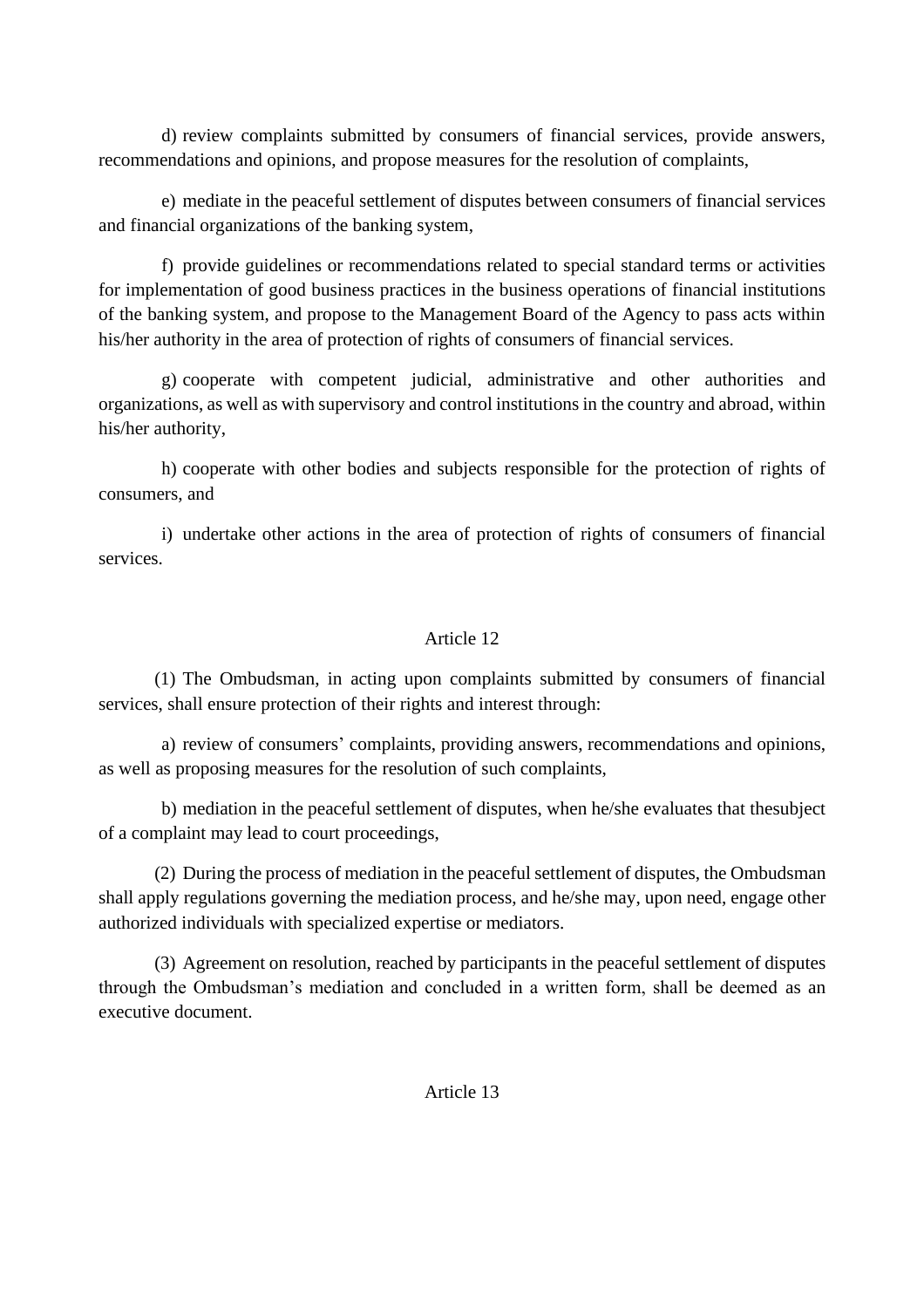(1) In the procedure of reviewing a complaint and during the process of mediation in the peaceful settlement of disputes, the Ombudsman shall be obliged to respect the principles of: legality, impartiality, professionalism, equal rights and fairness, efficiency and transparency of rules and procedures for acting of Ombudsman.

(2) In addition to the principles under paragraph (1) of this Article, the Ombudsman shall be obliged to apply the principle of good will and confidentiality during the process of mediation in the peaceful settlement of disputes.

### Article 14

(1) Financial organizations of the banking system shall be obliged to cooperate with the Ombudsman.

(2) In the course of reviewing the complaints of consumers of financial services, the Ombudsman shall enable financial organizations of the banking system, whose acting was the subject of a consumer's complaint, to state the facts and circumstances noted in the complaint, i.e. to present evidences in their own favor.

#### Article 15

Report on Operation of Ombudsman is an integral part of the Report of the Agency, in accordance with the Article 39 of this Law.

### Article 16

The Management Board of the Agency shall adopt acts governing the field of operation of Ombudsman, terms and procedure for appointment or termination of duties of the person in charge of the Ombudsman's office, terms and manner in addressing the complaints of consumers of financial services and in mediation in the peaceful settlement of disputes, as wellas financing, reporting and other issues of importance for the Ombudsman's operation.

#### Article 17

Issues concerning the area of protection of rights of consumers of the banking system and of the operation of Ombudsman, which are not defined by this Law, shall be regulated by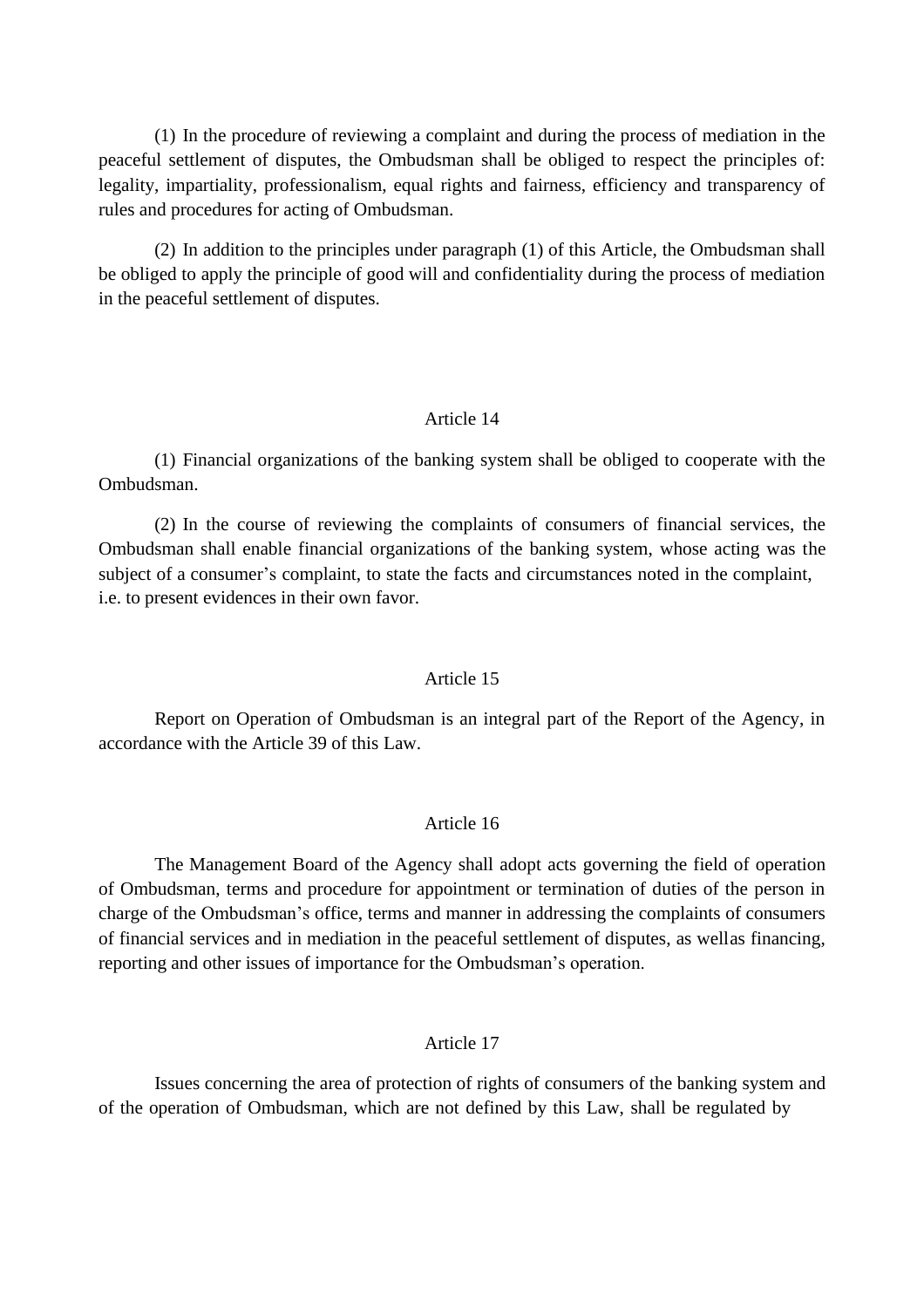regulations governing the area of consumers' protection, mediation process and obligatory relations.

## IV. ORGANIZATION, GOVERNANCE AND MANAGEMENT OF THE AGENCY

## Article 18

Organization, governance and management of the Agency shall be regulated by this Law, the Statute and other acts of the Agency.

## Article 19

(1) The Management Board is the governing body of the Agency.

(2) Members of the Management Board shall be appointed for the period of five years, and based on previously conducted procedure of public competition in compliance with law.

(3) The Management Board shall consist of five members proposed by the Government of Republika Srpska (hereinafter: the Government) and appointed by the National Assembly.

## Article 20

(1) The Management Board of the Agency shall undertake measures for the efficient and rational conduct of operations and tasks under the authority of the Agency.

(2) Within the operations under its authority, the Management Board shall:

a) pass the Statute of the Agency,

b) adopt other acts in accordance with law and the Statute of the Agency,

c) adopt financial plan and financial report of the Agency, and

d) adopt reports to be submitted by the Agency in accordance with this Law,

(3) The Management Board shall be responsible for its work to the National Assembly.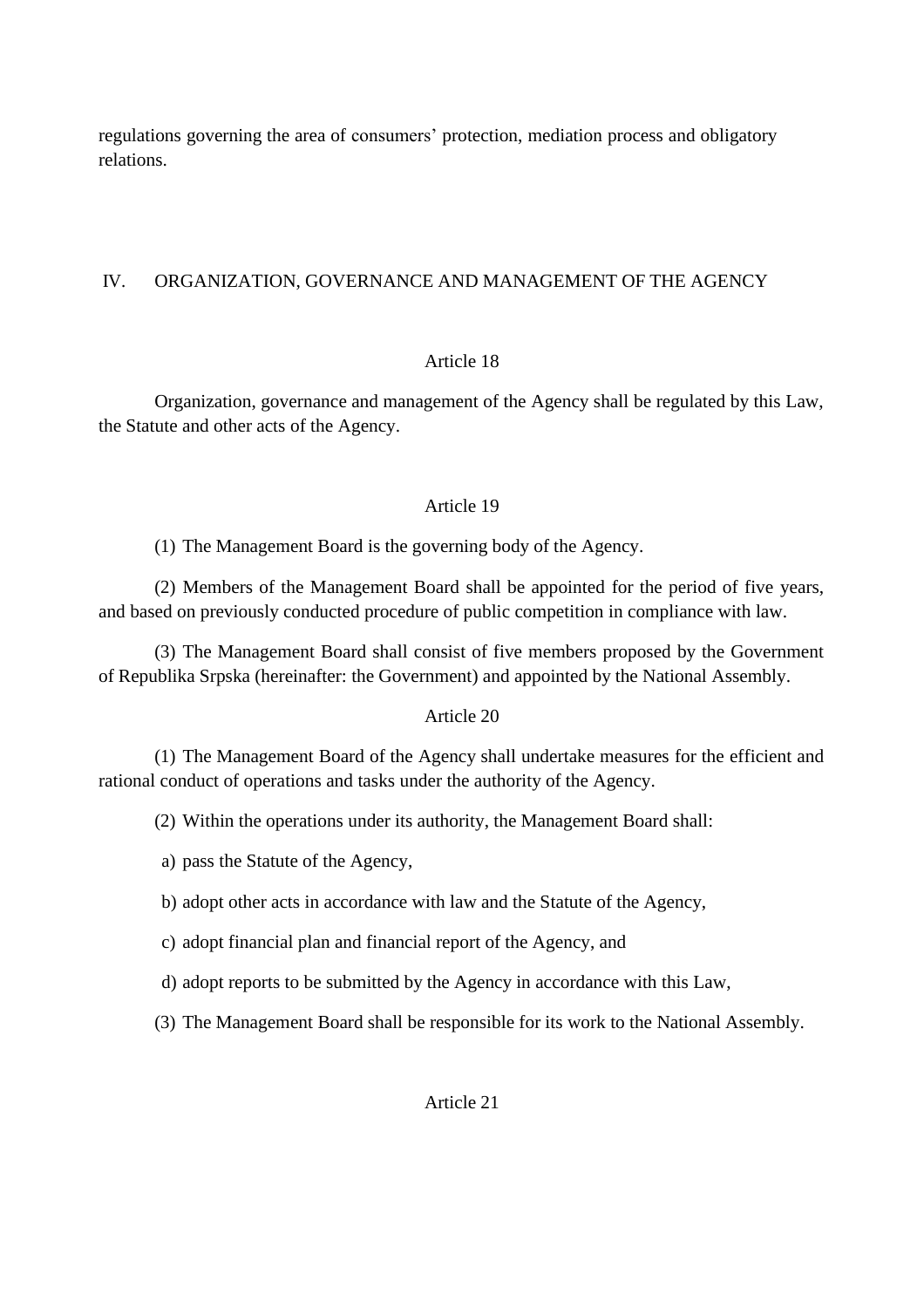(1) The Director of the Agency shall represent the Agency, manage its business operations and shall be responsible for the work of the Agency.

(2) The Director and Deputy Director of the Agency, based on previously conducted procedure of public competition in accordance with law, at the proposal of the Government, shall be appointed by the National Assembly for the period of five years.

(3) The Director and Deputy Director shall participate in the work of the Management Board of the Agency but shall have no right to vote.

(4) The Director and Deputy Director shall be responsible for their work to the Management Board and the National Assembly.

## Article 22

(1) The Director, within his/her rights and obligations, shall perform the following:

a) pass decisions that provide or revoke licenses indispensable for operation of banks and other financial organizations of the banking system,

b) undertake prescribed measures towards banks and other financial organizations of the banking system,

c) decide on employment and engagement of persons with the Agency, in accordance with the Statute and the regulation on Internal organization and job classification of the Agency,

d) advocate the Agency in court proceedings,

e) represent the Agency at meetings with representatives of the Central Bank of Bosnia and Herzegovina for the purpose of coordination in performing activities of the Agency in accordance with law and the Agency's Statute,

f) adopt acts in compliance with this Law and the Statute of the Agency,

g) perform other activities stipulated by this Law, other laws and the Statute of the Agency.

(2) The Deputy Director shall operate in accordance with the regulation on Internal organization and job classification of the Agency, and shall replace the Director when he/she is unable to perform his/her function with rights and duties determined by the Director of the Agency.

(3) The Director shall have the possibility to delegate certain authorities within his/her jurisdiction to the Chief Advisor or other employees of the Agency.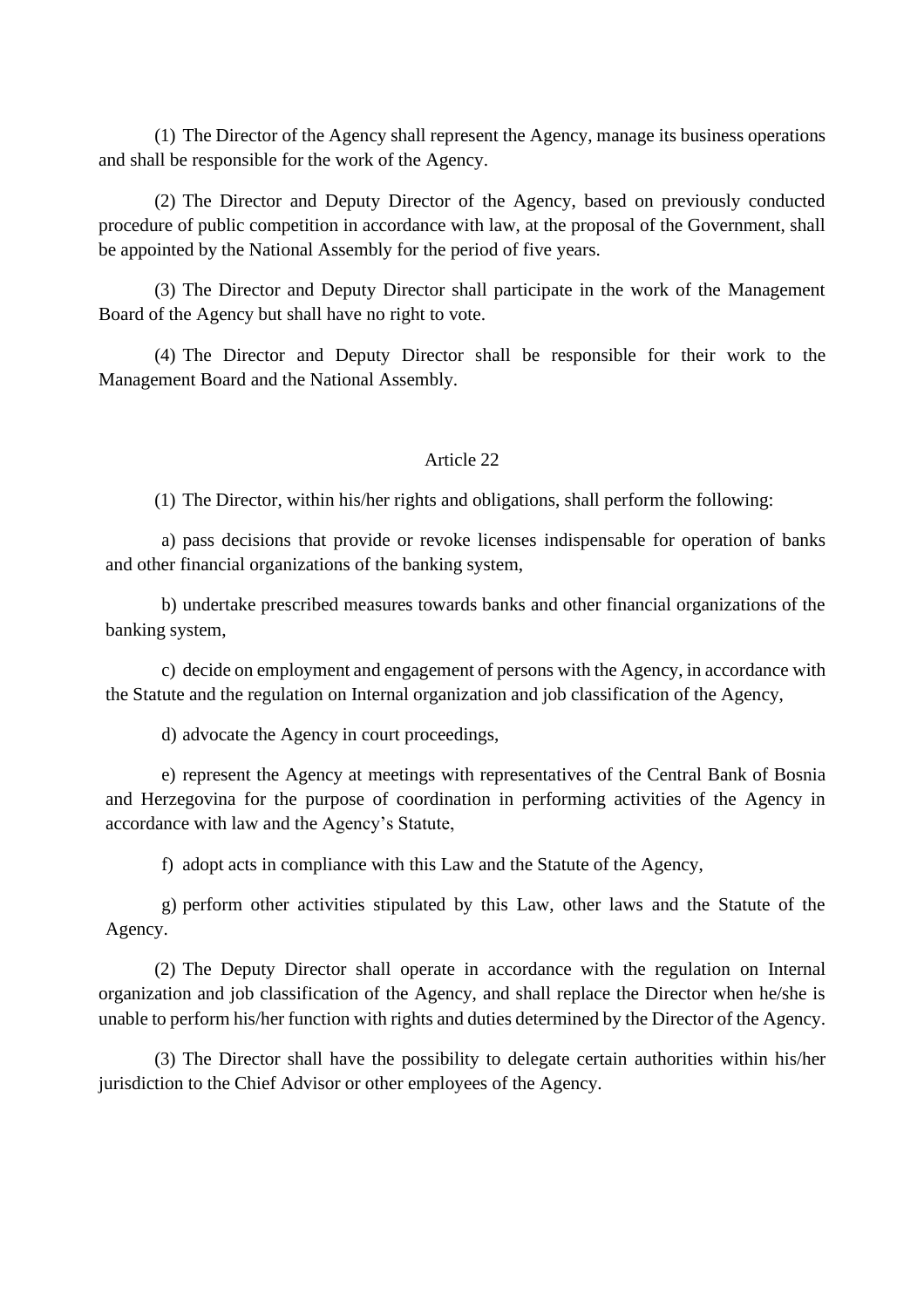If for the remainder of term of the appointed members of the Management Board, the Director or Deputy Director of the Agency the new appointment has not been conducted, the remaining members of the Management Board, the Director and Deputy Director shall continue to carry out their duties not longer than six months, i.e. until the final appointment has been completed by the National Assembly.

#### Article 24

(1) Compensations of members of the Management Board, salaries of the Director and Deputy Director of the Agency shall be determined by the Management Board, in compliance with acts of the Agency.

(2) Salaries of employees and other persons engaged by the Agency shall be determined by the Director, in compliance with acts of the Agency.

### Article 25

(1) A position of a Management Board member, the Director or Deputy Director may be appointed to a person holding a citizenship of Republika Srpska and Bosnia and Herzegovina and holding a university degree in economy or law.

(2) A member of the Management Board may not be an employee of the Agency, nor a member of bank's bodies or employed in a bank or any other financial organization of the banking system.

(3) The Director, the Deputy Director and employees of the Agency may not be employed in any other company or legal entity, and may not be members of banks' bodies or anyother financial organization of the banking system.

(4) Members of the Management Board of the Agency, the Director or Deputy Director may not own, directly or indirectly, shares, stocks or debt securities in a bank or any other financial organization whose business operation is examined and supervised by the Agency.

(5) A position of a Management Board member, the Director or Deputy Director shall not be appointed to a person convicted of either a crime against the economy and payment transactions or of a violation of public and professional duties.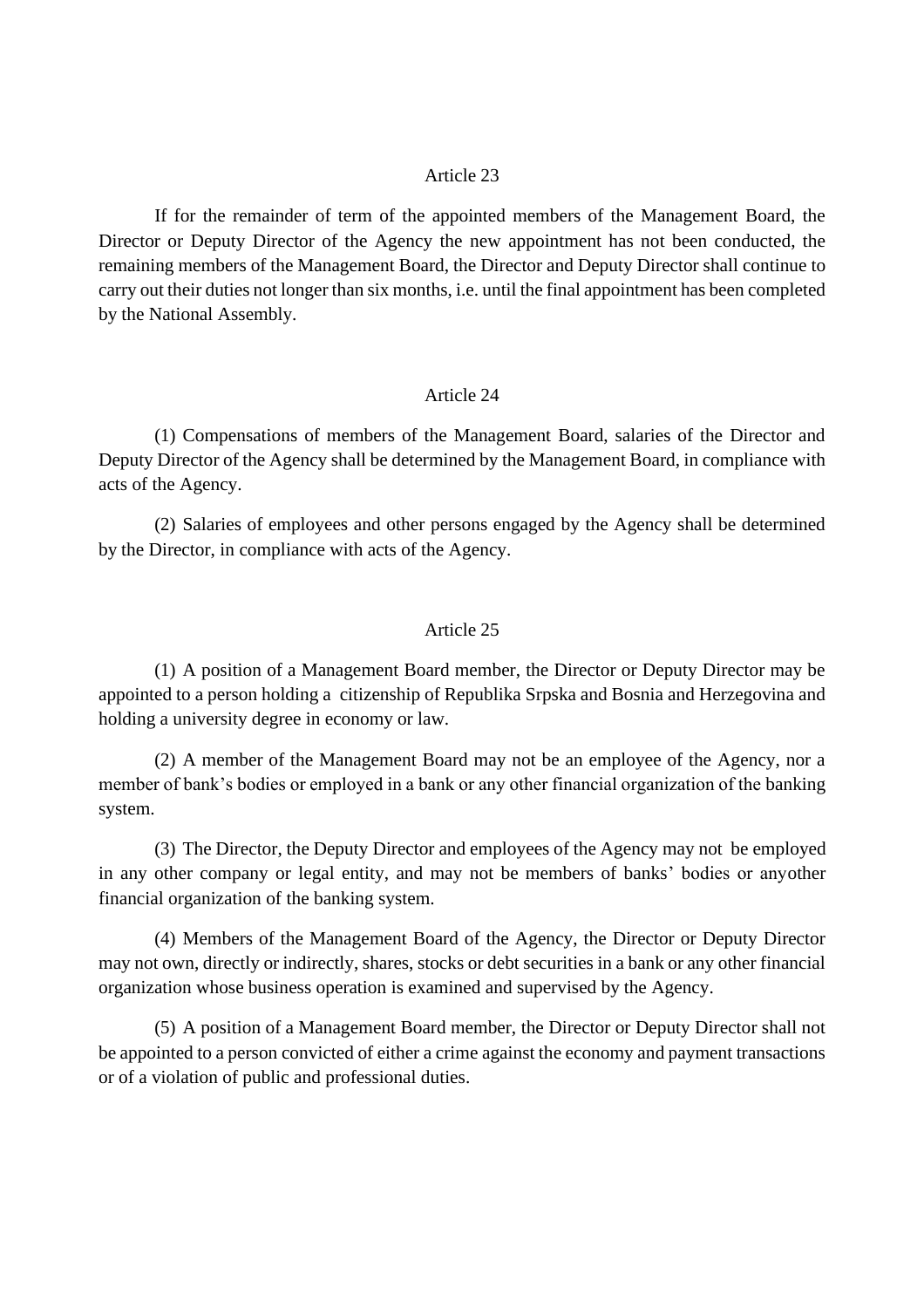The Director, the Deputy Director or a member of the Management Board of the Agency may be dismissed from their duties before the expiration of their term of office if they:

- a) do not comply with law or regulations of the Agency,
- b) misuse their position,
- c) cease to meet the requirements for appointment,
- d) significantly impair the reputation of the Agency with their actions,
- e) submit a written resignation offering reasons.

#### Article 27

(1) In case of a Management Board member's termination of his/her term of office, i.e. in case of a dismissal from his/her duties before the term expiration, a new member of the Management Board shall be appointed, based on the conducted procedure of public competition, for the remainder of term of the member of the Management Board whose term has been terminated i.e. who has been dismissed from duties.

(2) In case of the Director's or Deputy Director's termination of his/her term of office, i.e. of his/her dismissal in cases referred to in Article 26 of this Law, the National Assembly may appoint Acting official for the period not longer than six months.

(3) In case of resignation, the Director, the Deputy Director or a member of the Management Board shall remain on duty until dismissal, but not longer than three months from the date of submitted resignation.

### Article 28

The Director or Deputy Director of the Agency shall not be appointed to the position of a bank's member of management board, director of a bank or any other financial organization of the banking system within the period of two years after the termination of their contract with the Agency without the prior written approval of the Management Board of the Agency.

### **V. BUSINESS SECRET**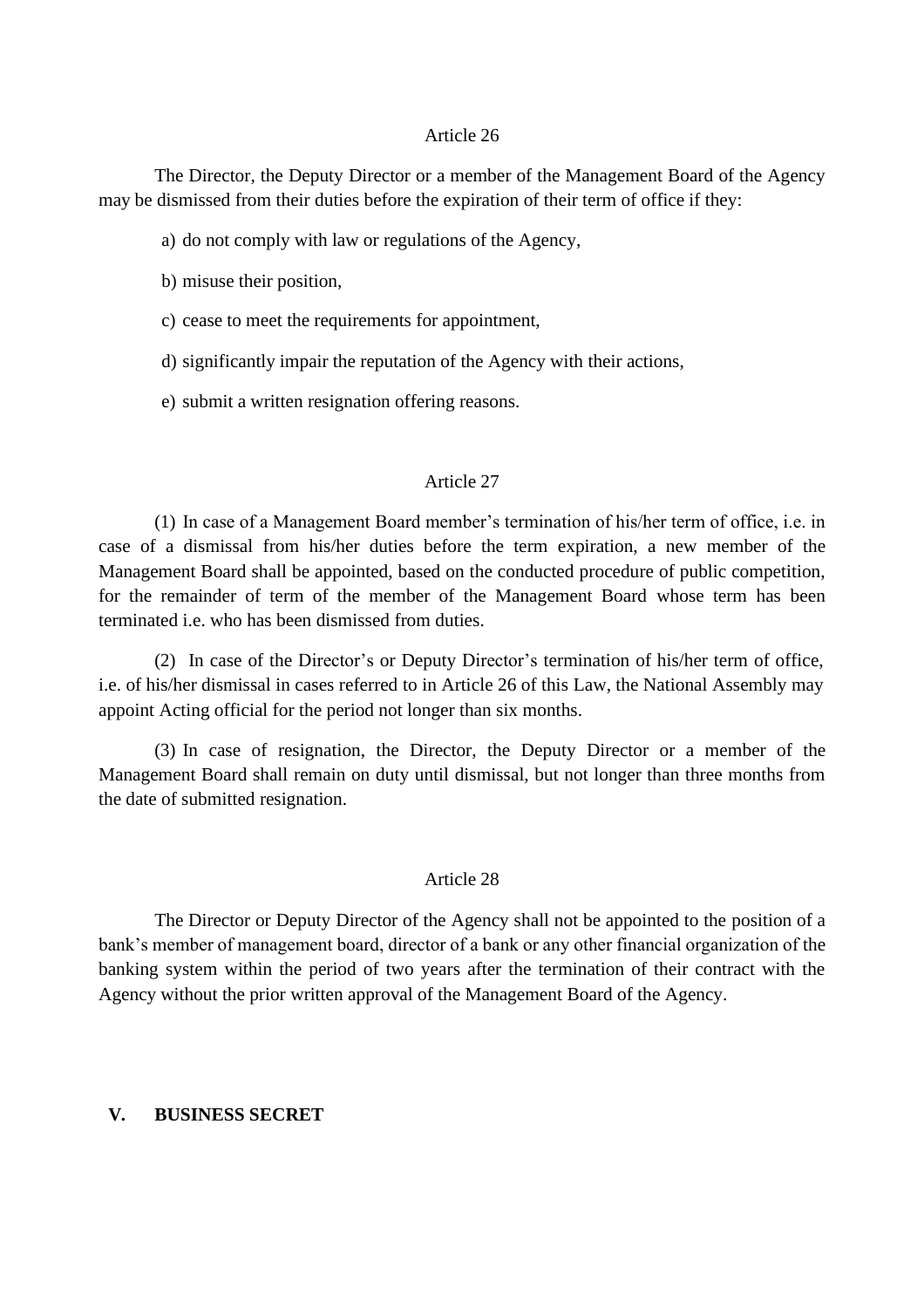**(1) Business secret of the Agency shall be a piece of information, fact or knowledge which an authorized person of the Agency came to know in the course of performing his/her operations and duties within his/her responsibility or which the Agency received from a competent organization, institution, authority or other country, i.e. bodies of other country, including the supervisory bodies established based on the decisions of the European Parliament and the Council of the European Union, and whose disclosure to an unauthorized person would cause or might cause harmful effects in achieving objectives and performing the supervisory function of the Agency, harm the reputation and interestof the banking system organizations, as well as of the persons from whom the Agency received such pieces of information (hereinafter: confidential information).**

**(2) The Agency shall pass an act deciding on pieces of information to be considered as confidential information and shall stipulate the manner to access, use, exchange, keep and protect such information, as well as the process of confidentiality termination.**

**(3) Confidential information received by members of the Management Board, the Director, the Deputy Director, employees, auditors and other persons who work or had worked for or on behalf of the Agency in the course of performing supervision, operations or duties within the scope of their work, or which they came to know or receive in another way, shall be protected in accordance with this Law, acts adopted on the basis thereof and other regulations governing the area of confidential information.**

**(4) The persons under paragraph (3) of this Article shall keep confidential information even after the termination of their employment i.e. engagement with the Agency.**

**(5) Confidential information must not be disclosed to any other person, authority, organization or body, except in a combined form based on which it is not possible to conclude which bank or other financial organization of the banking system such pieces of information refer to.**

**(6) Apart from paragraph (5) of this Article, a person referred to in paragraph (3)of this Article may disclose confidential information in compliance with the procedure prescribed by the Agency, provided that such a disclosure of confidential information meets one of the following:**

**a) pieces of confidential information are needed for implementation of proceedings based on court or prosecutor's office orders, when, in writing, requested or ordered by the competent court,**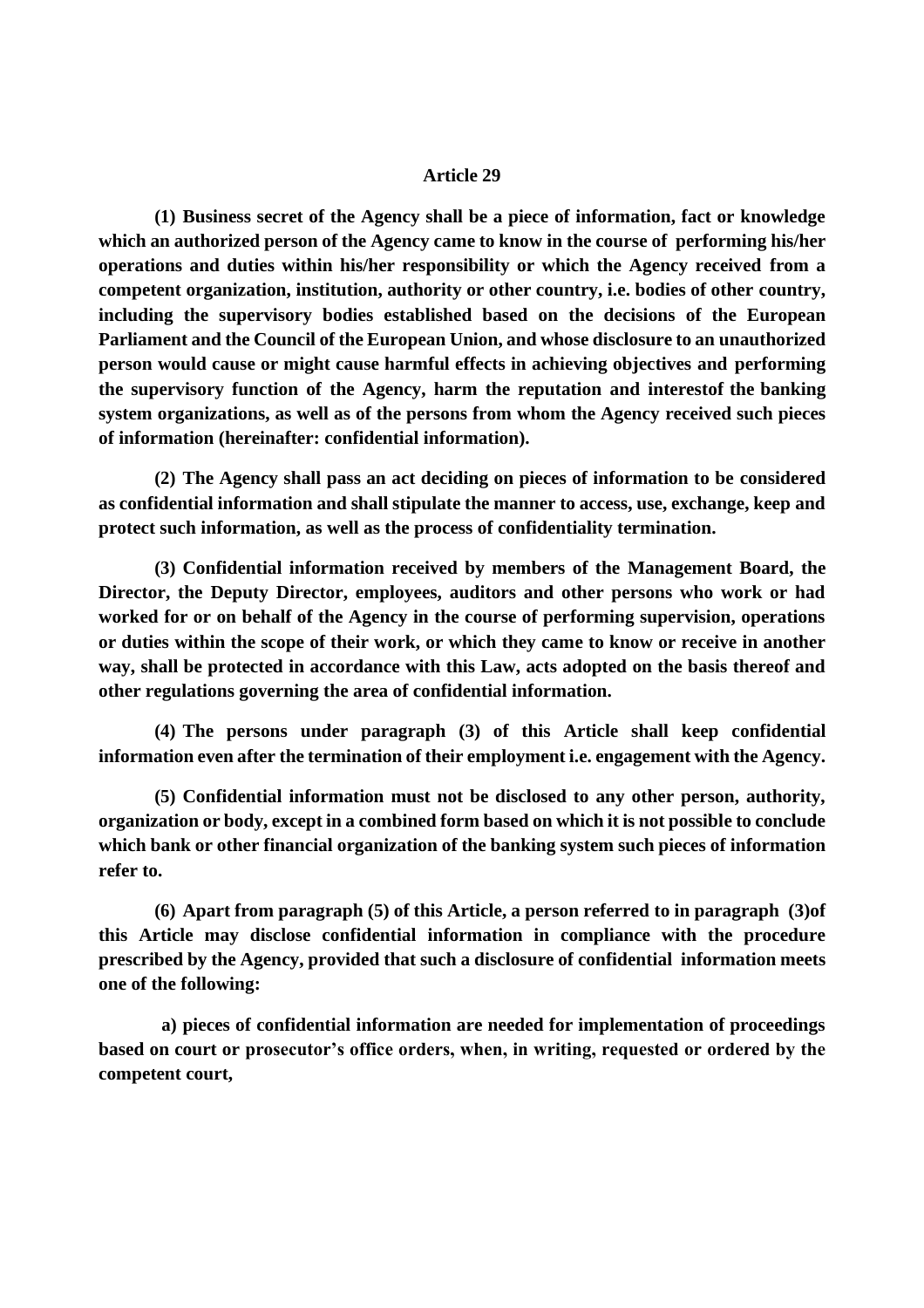**b) indispensable for the work of persons or bodies responsible for the examination and supervision of financial institutions,**

**c) legal interest of the Agency in court proceedings requires a disclosure of such information,**

**d) in the case of bankruptcy or liquidation, if pieces of confidential information are indispensable for the resolution of creditors' receivables, and other requests related to the bankruptcy or liquidation proceedings of a bank or other financial organization of the banking system, except for such pieces of information which refer to other entities involved and with legal interest in the financial reconstruction or reorganization of a bank or other financial organization of the banking system.**

**(7) The obligation of keeping confidential information shall be also applied to the pieces of information delivered to the Agency or persons referred to in paragraph (3) of this Article by other supervisory bodies, including the European Banking Authority and the European Systemic Risk Board, provided that such pieces of information are considered confidential by those authorities.**

#### **Article 30**

**The Agency may use confidential information only for the following purposes:**

**a) to check the fulfillment of requirements for issuing consents, licenses and approvals, whose possession is obligatory for banks and other financial organizations of the banking system in accordance with law, and to perform supervision over their operations on individual or consolidated basis, especially in terms of liquidity, capital adequacy, high exposure to one or a group of related persons, administrative and accounting procedures and internal control,**

- **b) to declare supervisory measures, and**
- **c) in administrative proceedings and other court proceedings against the Agency.**

#### **Article 31**

**(1) The Agency may disclose the confidential information under Article 29, paragraph (1) of this Law in cases and in accordance with the procedure stipulated by this Law, acts passed on the basis thereof and other regulation, to persons, bodies or organizations and authorities in Republika Srpska and Bosnia and Herzegovina, and to member states of the European Union and third countries, as follows:**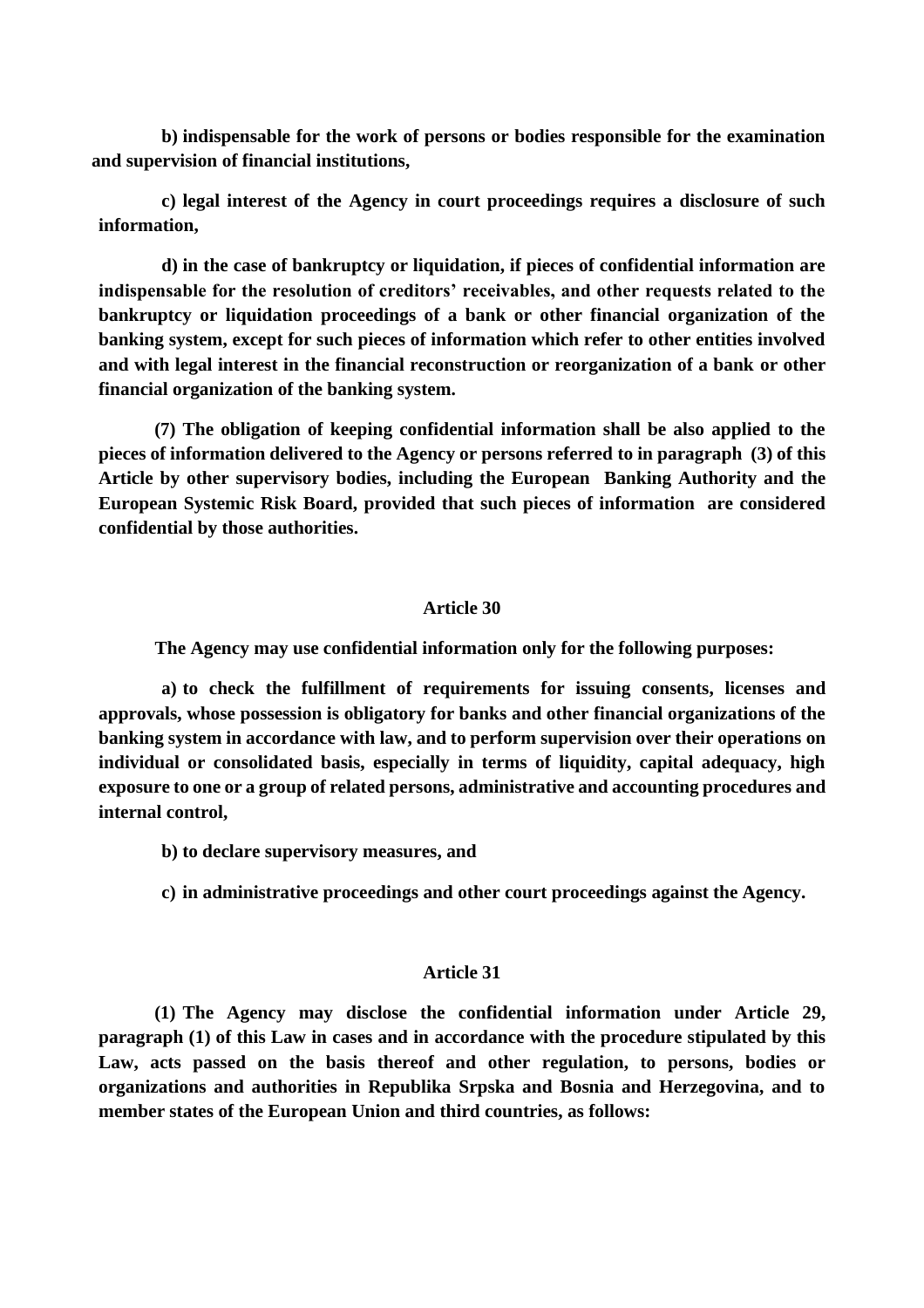**a) a court of competent jurisdiction, the prosecutor's office or persons operating under their orders, provided that such pieces of information are needed for proceedings which are being implemented under their authorities,**

**b) authorities responsible for examination and supervision of financial institutions (banks, microcredit organizations, leasing companies, insurance companies, investment funds and other financial institutions) and representatives of international financial institutions in performing their official tasks,**

**c) auditors in charge of the audit of financial reports of banks and other financial organizations of the banking system,**

**d) authorized persons or institutions responsible for deposit insurance in banks, including the Deposit Insurance Agency of Bosnia and Herzegovina,**

**e) bodies responsible for supervision of bodies included in the liquidation or bankruptcy proceeding of a bank or other financial organizations of the banking system,**

**f) bodies responsible for supervision of auditors in charge of the audit of financial reports of banks and other financial organizations of the banking system,**

**g) Central Bank of Bosnia and Herzegovina, central banks of the European System of Central Banks and other bodies with tasks and responsibilities similar to those of central monetary governments, provided that the pieces of information are important for the implementation of their legally prescribed duties, including the implementation of monetary policy and provisions related to liquidity, payment systems supervision, clearing and settlement systems and safeguarding the stability of financial system or, when appropriate, to other bodies responsible for the payment systems supervision, which is pertinent to extraordinary situations as well,**

**h) the ministry in charge of finance or a state body of a particular country responsible for the enforcement of law governing supervision of banks and other financial organizations of insurance companies, provided only for supervision implementation within the scope of their authority, which is pertinent to extraordinary situations as well,**

**i) central clearing institutions for securities or other clearing houses or settlement systems in compliance with the law regulating market of financial instruments in reference to the clearing and settlement operations performed at one of the markets in Republika Srpska or Bosnia and Herzegovina, provided that the Agency evaluates that such pieces of information are indispensable for those institutions in undertaking certain activities due to a failure to fulfill obligations or a potential failure to fulfill obligations by participants at those markets,**

**j) members of the supervisory college where the Agency is a member, within the implementation of tasks of such a college,**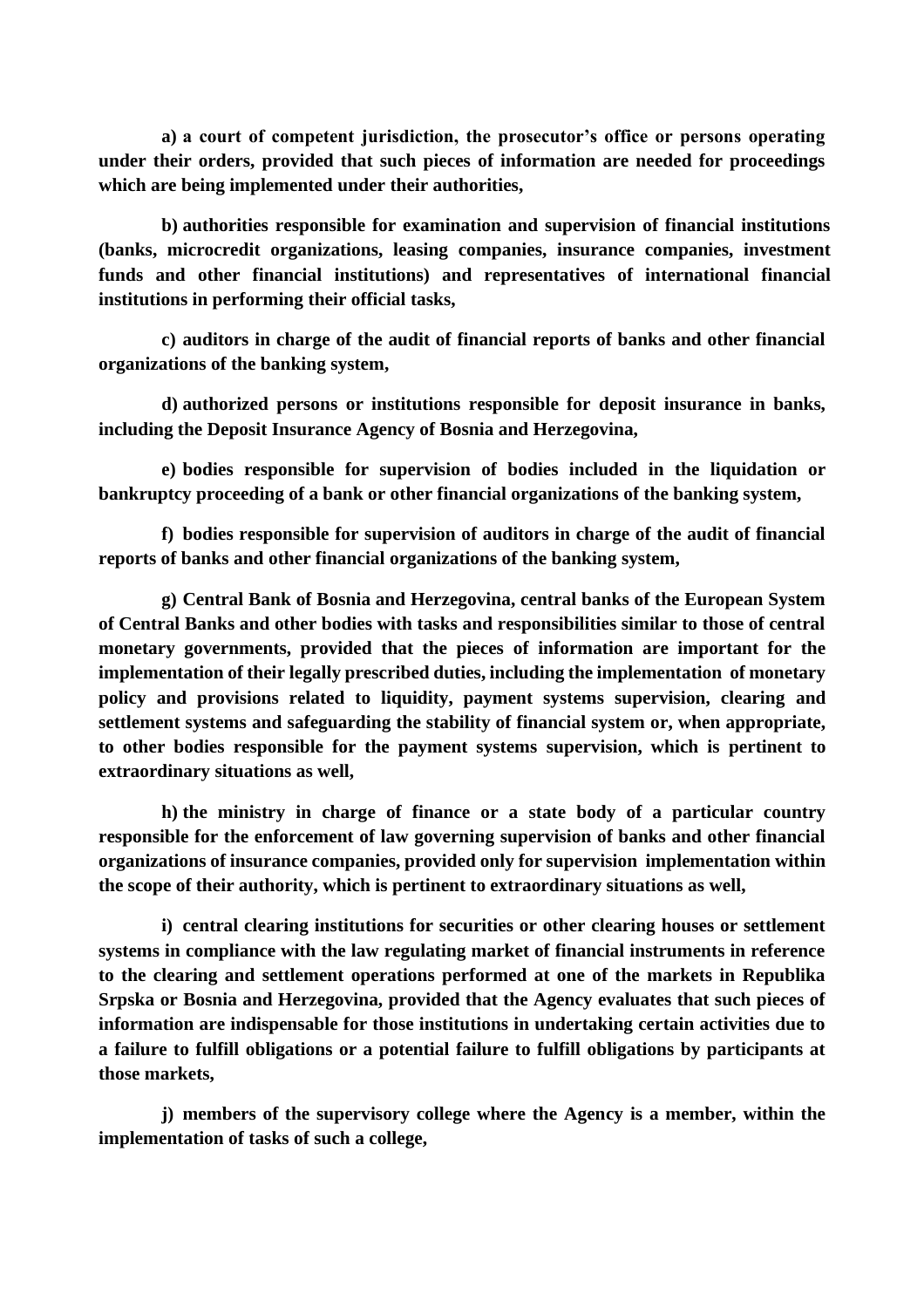**k) other persons provided that a disclosure of confidential information meets one of the requirements under Article 29, paragraph (6) of this Law.**

**(2) The persons/bodies under paragraph (1) of this Article to whom the Agency discloses confidential information may use such information only in the sense of implementing operations within the scope of their work and shall keep confidential information in the manner defined in Article 29 of this Law.**

## **Article 32**

**(1) The Agency may, within its authority, conclude agreements which determine the exchange of confidential information with the competent bodies or persons under Article 31 of this Law, provided the following requirements:**

**a) signed agreement on mutual cooperation between the Agency and a competent body or person,**

**b) if the body or person, with whom the agreement on cooperation was signed, is subject to the obligation of keeping confidential information, which is at a minimum equal to the requirements stipulated by this Law, and**

**c) if the exchange of information is exclusively intended for the purpose of examination, i.e. supervision, or implementation of tasks of the competent body or person.**

**(2) Confidential information, received from a supervisory body of any other country by the Agency or which the Agency came to know during a direct examination of a foreign bank's branch office, which the Agency is obliged to keep in accordance with Article 29, paragraph (5) of this Law, may be disclosed to other person or body only with prior approval of the supervisory body that provided the information and exclusively for the purpose the approval was obtained for.**

VI. FINANCING OF THE AGENCY

### Article 33

(1) Funds for the Agency's operations shall be provided from:

a) fees for issuance of operating licenses to banks or other financial organizations of the banking system,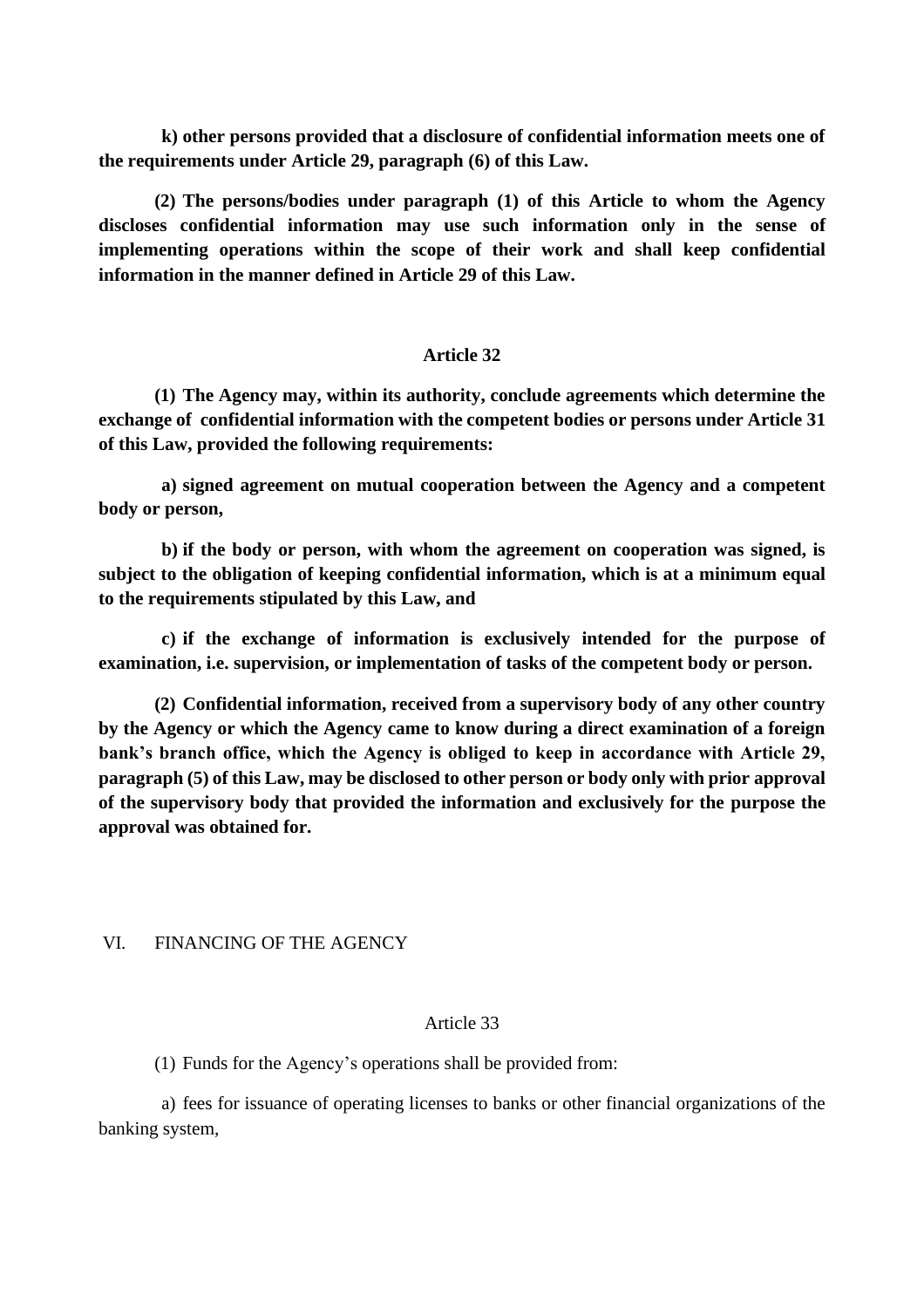b) monthly fees of banks and other financial organizations of the banking system for supervision of their activities,

c) fees for other services the Agency provides within the scope of its work.

(2) Surplus of income over expenditure of the current year shall be transferred to the following year.

### Article 34

An operating license may be revoked by the Agency if a bank or other financial organization of the banking system fails to pay the accrued fees.

### Article 35

(1) The Management Board of the Agency shall pass an act deciding on the amount of fees referred to in Article 33, paragraph (1) of this Law, with the approval of the Government.

(2) The Agency's act under paragraph (1) of this Article may prescribe higher amount of fees for banks and other financial organizations of the banking system whose supervision and examination request undertaking additional activities, apart from the regular ones.

## VII. ACTS OF THE AGENCY

### Article 36

- (1) The Agency shall have a Statute.
- (2) The Agency's Statute shall regulate:
- a) organization and method of operation of the Agency,
- b) method of operation of the Management Board,
- c) authority to represent the Agency and sign documentation,

d) operations, rights, duties and responsibilities of persons holding special authorities and responsibilities,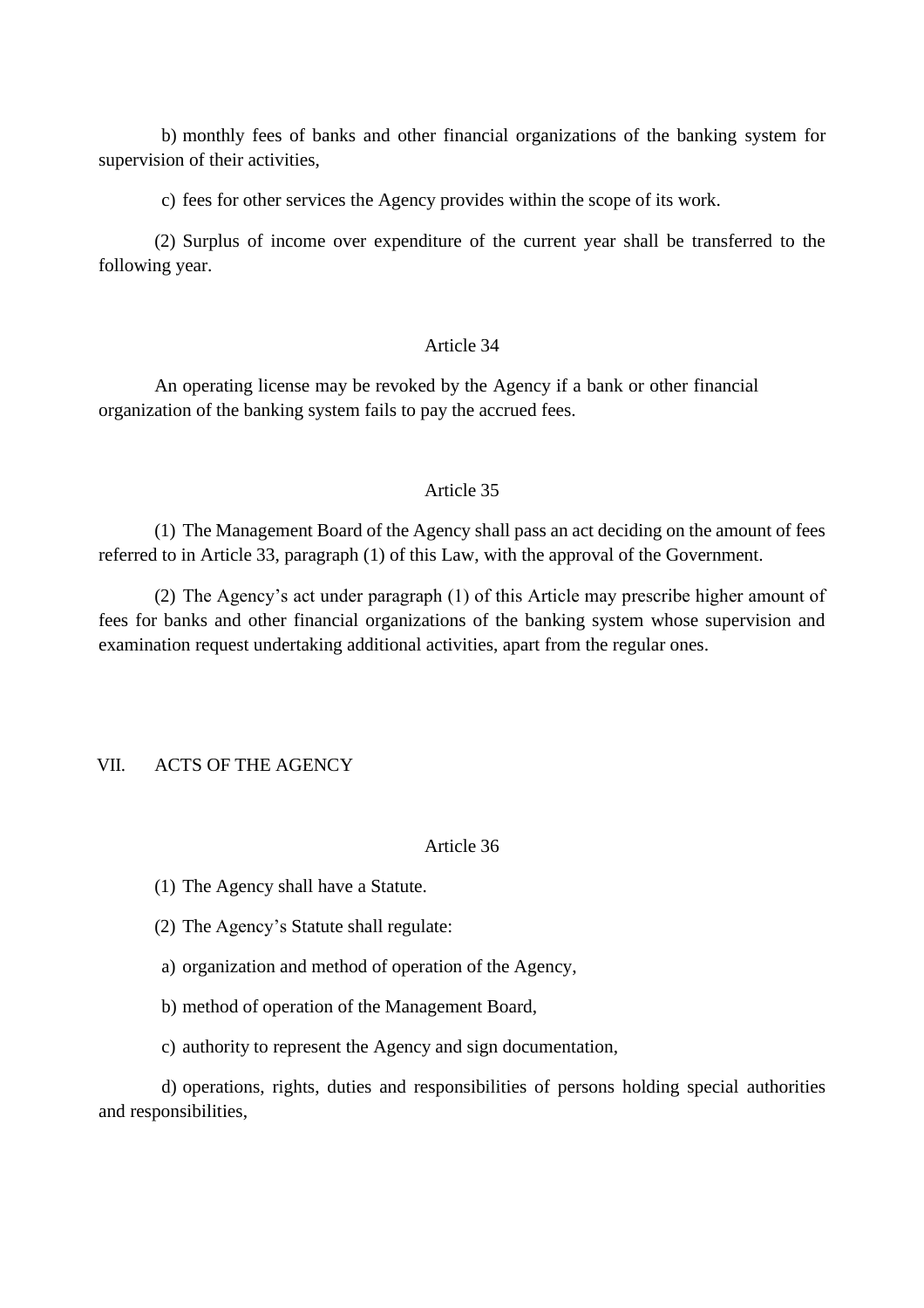e) other issues related to the Agency's operation.

(3) Statute of the Agency shall be passed by the Management Board, approved by the Government and published in the "Official Gazette of Republika Srpska".

### Article 37

laws. (1) The Agency shall pass by-laws within its authority, in accordance with this and other

(2) The general acts under paragraph (1) of this Article shall be published in the "Official Gazette of Republika Srpska", in compliance with the Statute of the Agency.

(3) The Agency shall keep a record of the general acts passed.

VIII. REPORTING

### Article 38

(1) Banks and other financial organizations of the banking system shall deliver to the Agency their reports and other data observing type, scope and deadline as defined by legal provisions of the Agency.

(2) Apart from the reports under paragraph (1) of this Article, the organizations under paragraph (1) of this Article shall deliver to the Agency a report and opinion of the external auditor for the previous year, not later than March 31 of the current year.

(3) The Management Board of the Agency shall pass an act prescribing the minimum of scope, form and content of the economic and financial audits intended for banks and other financial organizations of the banking system.

(4) The Agency may reject the report from paragraph (2) of this Article and demand a new report and opinion given by an external auditor appointed by the Agency, at the expense of abank or other financial organization of the banking system.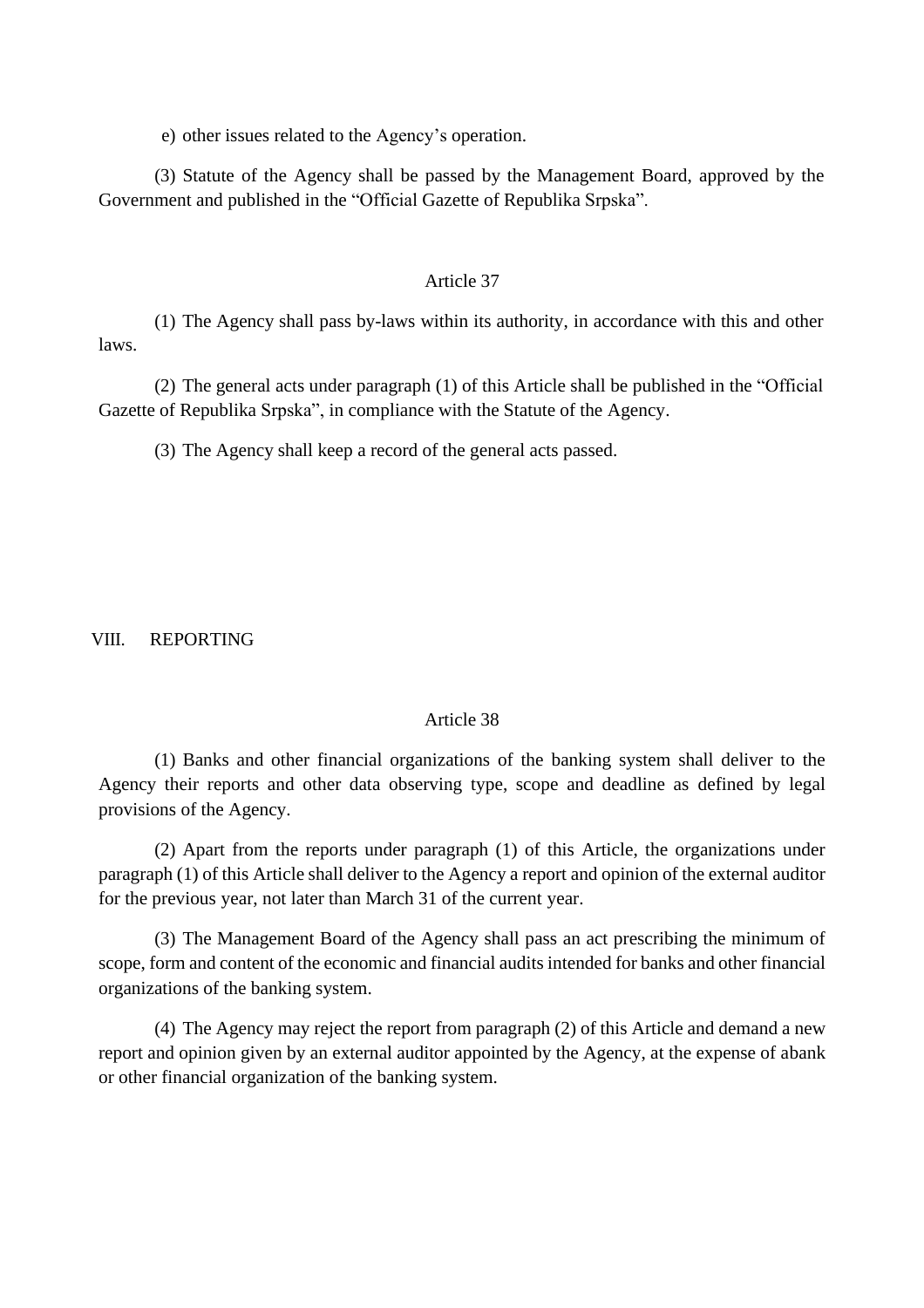(1) The Agency shall deliver annual report on condition of the banking system of Republika Srpska to the National Assembly, including a report on operations and results together with the financial statement of the Agency, not later than June 30 of the current year for the previous year.

(2) The Management Board shall review the reports under paragraph (1) of this Article before their being submitted to the National Assembly.

(3) The Agency shall deliver semi-annual reports referred to in paragraph (1) of this Article to the Government, not later than three months after expiration of the reporting period.

(4) Content of the reports under paragraph (1) of this Article shall be defined by the Agency's Statute.

### IX. TRANSITIONAL AND FINAL PROVISIONS

#### Article 40

The Agency is a legal successor of the National Bank of Republika Srpska.

## Article 41

Members of the Management Board, the Director and Deputy Director of the Agency appointed in accordance with the Law on Banking Agency of Republika Srpska ("Official Gazette of Republika Srpska", number 10/98, 16/00, 18/01, 71/02, 18/03, 39/03, 123/06 and 40/11), shall hold office until the expiration of their term.

#### Article 42

(1) The Agency shall harmonize its by-laws with provisions of this Law within 90 days after this Law comes into effect.

(2) Until the by-laws from paragraph (1) of this are passed, the by-laws that were valid up to the date of coming into force of this Law shall be applied, unless their being contrary to this Law.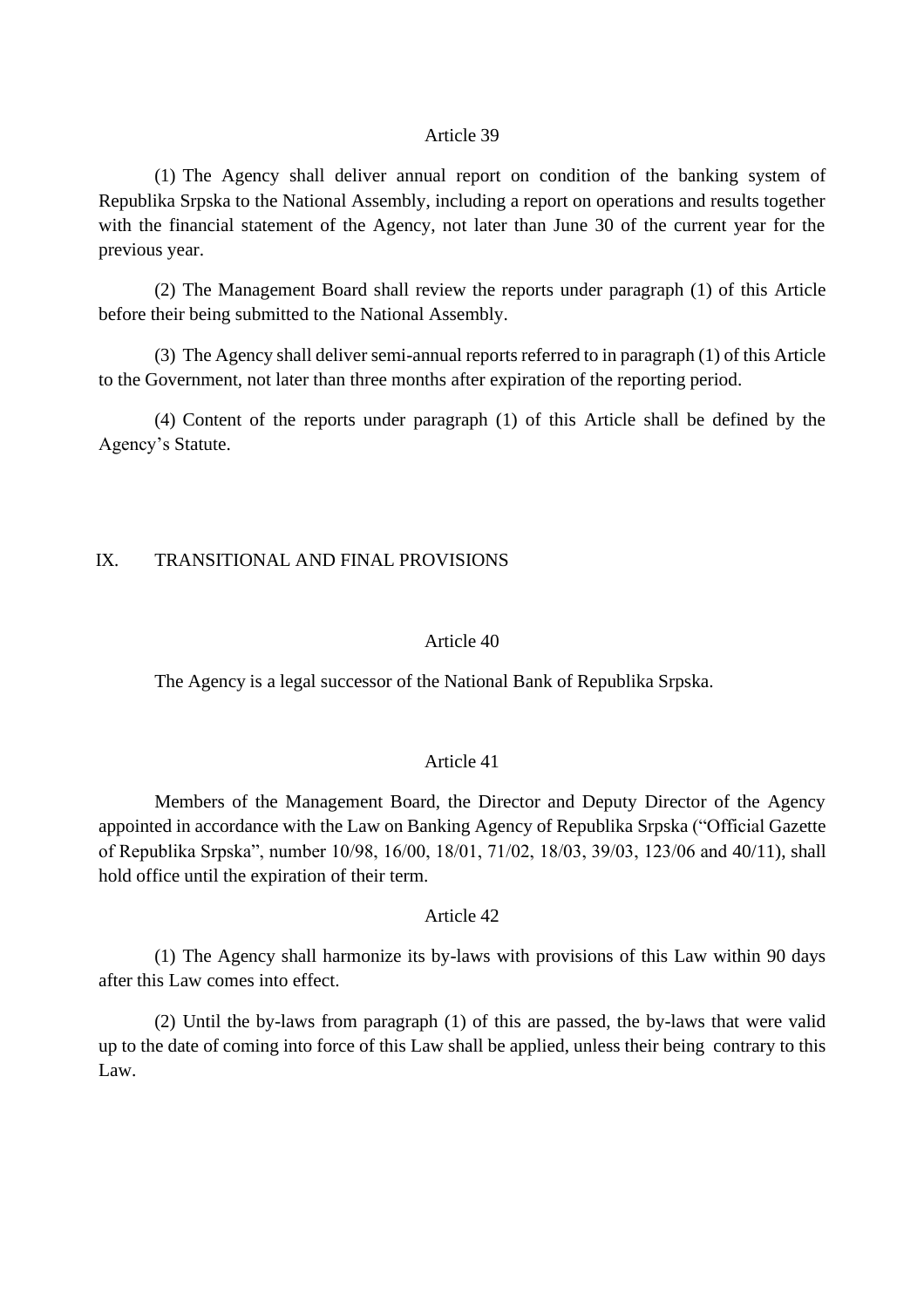The entry into force of this Law shall make the Law on Banking Agency of Republika Srpska ("Official Gazette of Republika Srpska", number 10/98, 16/00, 18/01, 71/02, 18/03, 39/03, 123/06, 40/11) null and void.

### Article 44

This Law shall come into force on the eighth day from the date of its being published in the "Official Gazette of Republika Srpska".

No. 01-1517/13 Date: June 27, 2013 CHAIRMAN

of the NATIONAL ASSEMBLY *M. Sc. Igor Radojicic*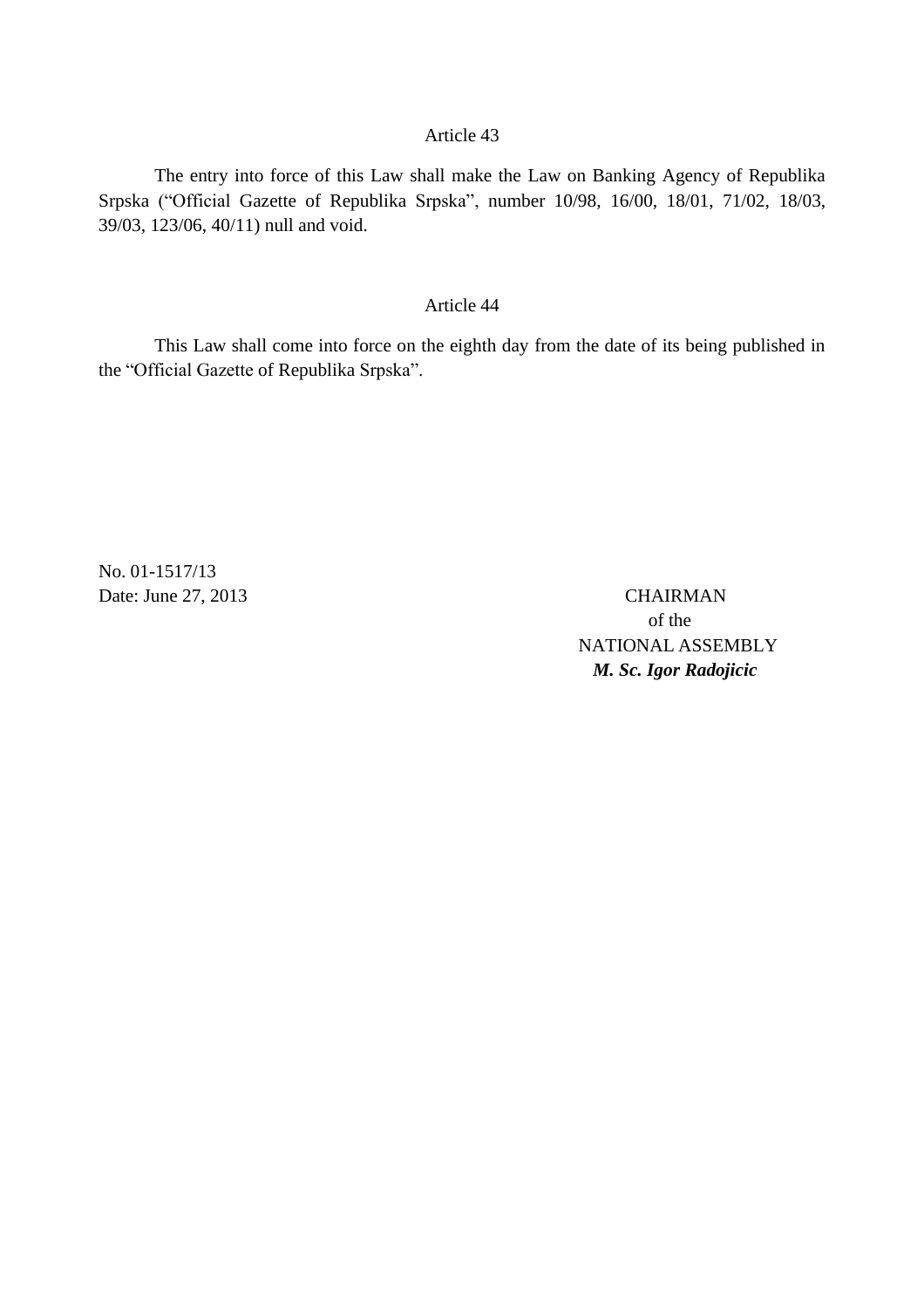# **LAW ON AMENDMENTS TO THE LAW ON BANKING AGENCY OF REPUBLIKA SRPSKA**

## **Article 1**

In the Law on Banking Agency of Republika Srpska ("Official Gazette of Republika Srpska", number 59/13), Article 5 shall be changed and read as follows:

"(1) Competencies of the Agency are:

a) identification and implementation of activities and measures in order to safeguard and strengthen the banking system stability, in accordance with the law,

b) adoption of regulations governing the operations of banks, microcredit organizations, saving-credit organizations, leasing providers and other financial organizations of the banking system,

c) issuance and revocation of bank licenses and other corresponding by-laws in accordance with its competencies, indirect and direct supervision of bank operations, imposing and ordering measures of supervision and other competencies in accordance with the law governing banks,

d) issuance and revocation of microcredit organization licenses and other corresponding by-laws in accordance with its competencies, indirect and direct supervision of microcredit organization operations, imposing and ordering measures of supervision and other competencies in accordance with the law governing microcredit organizations,

e) issuance and revocation of saving-credit organization licenses and other corresponding by-laws in accordance with its competencies, indirect and direct supervision of saving-credit organization operations, imposing and ordering measures of supervision and other competencies in accordance with the law governing saving-credit organizations,

f) issuance and revocation of leasing provider licenses and other corresponding bylaws in accordance with its competencies, indirect and direct supervision of leasing provider operations, imposing and ordering measures of supervision and other competencies in accordance with the law governing leasing providers,

g) issuance and revocation of licenses for other financial organizations of the banking system and other corresponding by-laws when it is authorized for the above mentioned by this law or separate laws, indirect and direct supervision of operations of other financial organizations of the banking system, imposing and ordering measures of supervision and other competencies in accordance with this law and separate laws,

h) adoption of corresponding legislation, supervision and undertaking of necessary measures regarding the prevention of money laundering and financing of terrorist activities related to banks, microcredit organizations, saving-credit organizations, leasing providers and other financial organizations of the banking system, in cooperation with competent authoritiesand institutions in the area of prevention of money laundering and financing of terrorist activities,and in accordance with regulations governing the prevention of money laundering and financing of terrorist activities,

i) supervision and undertaking of necessary measures in accordance with regulations governing the introduction and implementation of specific interim measures in order to efficiently enforce international restrictive measures,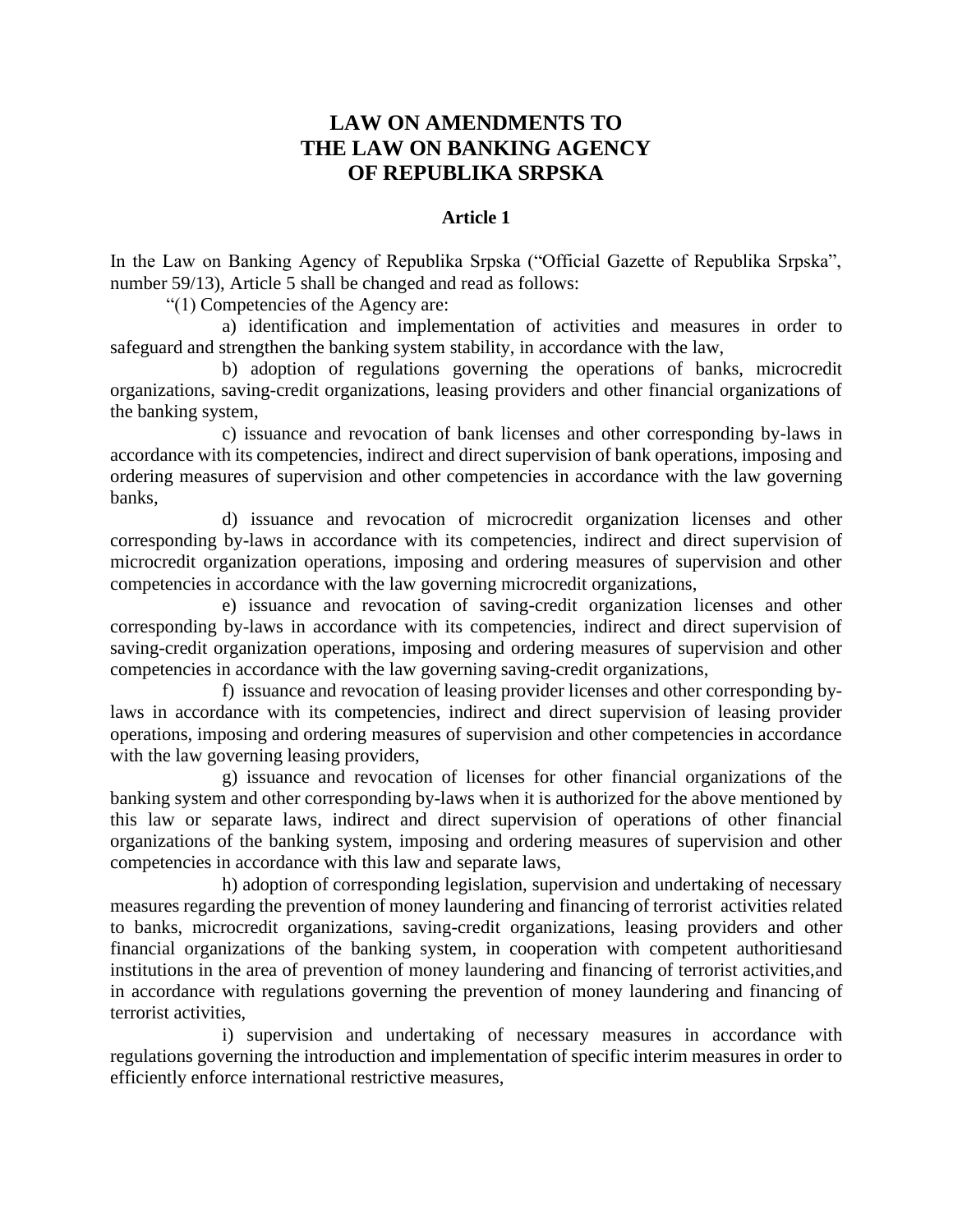j) adoption of by-laws and performing tasks from the area of protection of rights and interests of financial service consumers in the banking system, supervision ofimplementation of regulations from this area and undertaking of other activities and appropriate measures within its competencies,

k) determining the fulfillment of requirements for initiation of bank resolution procedure, conducting the resolution procedure, deciding on instruments and measures to be undertaken in resolution procedure and performing other tasks related to resolution, in accordance with the law governing banks,

l) issuance and revocation of consents and approvals for establishing representative offices, supervision of representative office operations, imposing and ordering measures of supervision and other competencies in accordance with the law governing banks,

m) imposition of fines and issuance of misdemeanor warrant and

n) other competencies in accordance with this law and other laws.

(2) When deciding on administrative matters, the Agency shall apply provisions of regulations governing the general administrative procedure, the operations of banking system financial organizations, and rules of supervision and profession, unless otherwise stipulated by the law."

#### **Article 2**

After Article 6, new Article 6a shall be added and read as follows:

### **"Article 6a**

(1) When implementing resolution of a bank, i.e. a bank group member – financial organization of the banking system and exercising other powers related to the resolution, the Agency is authorized to carry out inspection of business books and other documentation of a bank, i.e. a bank group member, as well as of business books and other documentation of personsrelated to the above mentioned by ownership, management or business relations.

(2) In order to perform competencies in terms of resolution of a bank, i.e. a bank group member – financial organization of the banking system, the Agency shall cooperate with the Banking Agency of the Federation of Bosnia and Herzegovina, the Deposit Insurance Agency of Bosnia and Herzegovina and the Central bank of Bosnia and Herzegovina, with other supervisory authorities of the financial sector of Republika Srpska, the Federation of Bosnia and Herzegovina and Brcko District of Bosnia and Herzegovina, with foreign competent authorities for the resolution of financial institutions and for the supervision in the area of financial operations, aswell as with other competent bodies.

(3) Data obtained while performing competencies related to the resolution of banks, the Agency may exchange with bodies, institutions and authorities referred to in paragraph 2 of this Article, in accordance with the provisions of this law governing the business secret and the law governing banks.

(4) The Agency shall issue a by-law stipulating the manner of exercising powers referred to in paragraph 1 of this Article, in accordance with this law and other laws."

#### **Article 3**

In Article 7, paragraph 2 shall be changed and read as follows: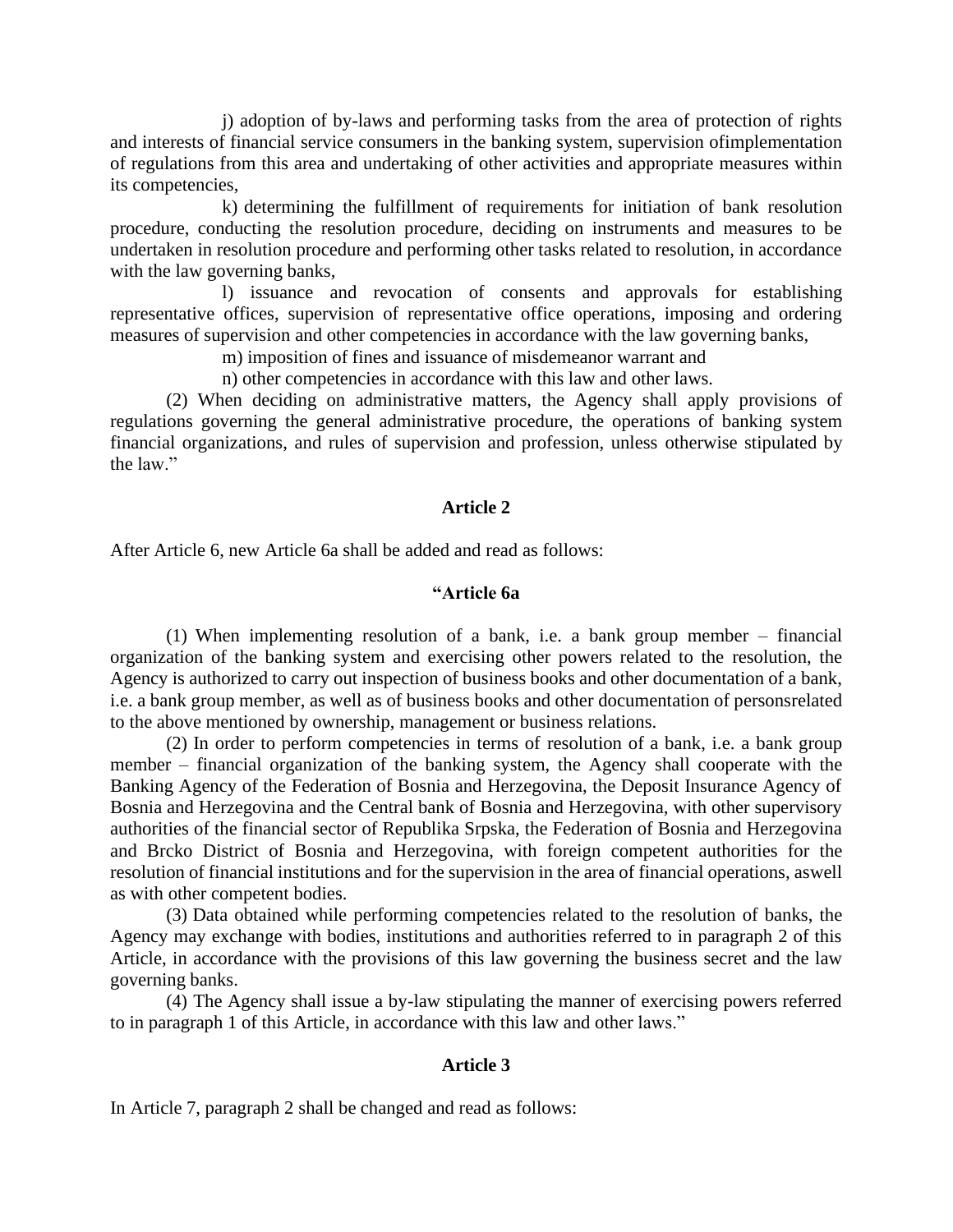"(2) Agency, director, deputy director and authorized personnel of the Agency, persons whom the Agency appointed as advisors, provisional administrators or special administrators, as well as other persons who according to the Agency's decision or based on the law in the procedure of supervision of financial organizations of the banking system or bank resolution perform duties established by the law, shall not be liable for damage incurred while performing duties in the application of regulations governing banks, microcredit organizations, saving-credit organizations, leasing providers and other financial organizations of the banking system, unlessin the course of appropriate procedure before competent authority by means of final decision it is proven that they made or failed to make, intentionally or due to gross negligence, a certain action which caused harmful damage."

After paragraph 2, new paragraph 3 shall be added and read as follows:

"(3) Persons referred to in paragraph 2 of this Article shall not be liable for damage incurred while performing duties even after termination of employment in the Agency, i.e. cessation of performing duties."

#### **Article 4**

After Article 18, new Article 18a shall be added and read as follows: "Article 18a

(1) Within the Agency, in accordance with this law and the Statute, for the purpose of performing supervision of financial organizations of the banking system, new internal organizational unit shall be established – Supervision Unit.

(2) Within the Agency, in accordance with this law, the law governing banks and the Statute, for the purpose of performing tasks related to the bank resolution, new internal organizational unitshall be established – Resolution Unit.

(3) Tasks related to the supervision of financial organizations of the banking system and tasks related to the bank resolution shall be performed in the Agency in a manner which ensures their independence and organizational separation in relation to other competencies and duties of the Agency and which prevents a conflict of interest.

(4) Tasks related to the supervision of financial organizations of the banking system and tasks related to the bank resolution shall be performed in the Agency in a manner which ensures separate management of each of those tasks and their organizational separation, and whichprevents a conflict of interest.

(5) Management Board shall appoint the Head of Supervision Unit and the Head of Resolution Unit, according to previously conducted public competition, in accordance with the law.

(6) In order to perform certain tasks in direct supervision, the Agency may engage authorized auditor, audit firm or other authorized expert to conduct direct supervision of a bank, in accordance with the law.

(7) Location, organization and manner of operations of organizational units within whose scope of operations are tasks referred to in paragraph 4 of this Article, as well as cooperation and exchange of data between the afore mentioned shall be regulated by the Statute and other internalgeneral acts of the Agency."

### **Article 5**

In Article 19, after paragraph 3, new paragraph 4 shall be added and read as follows: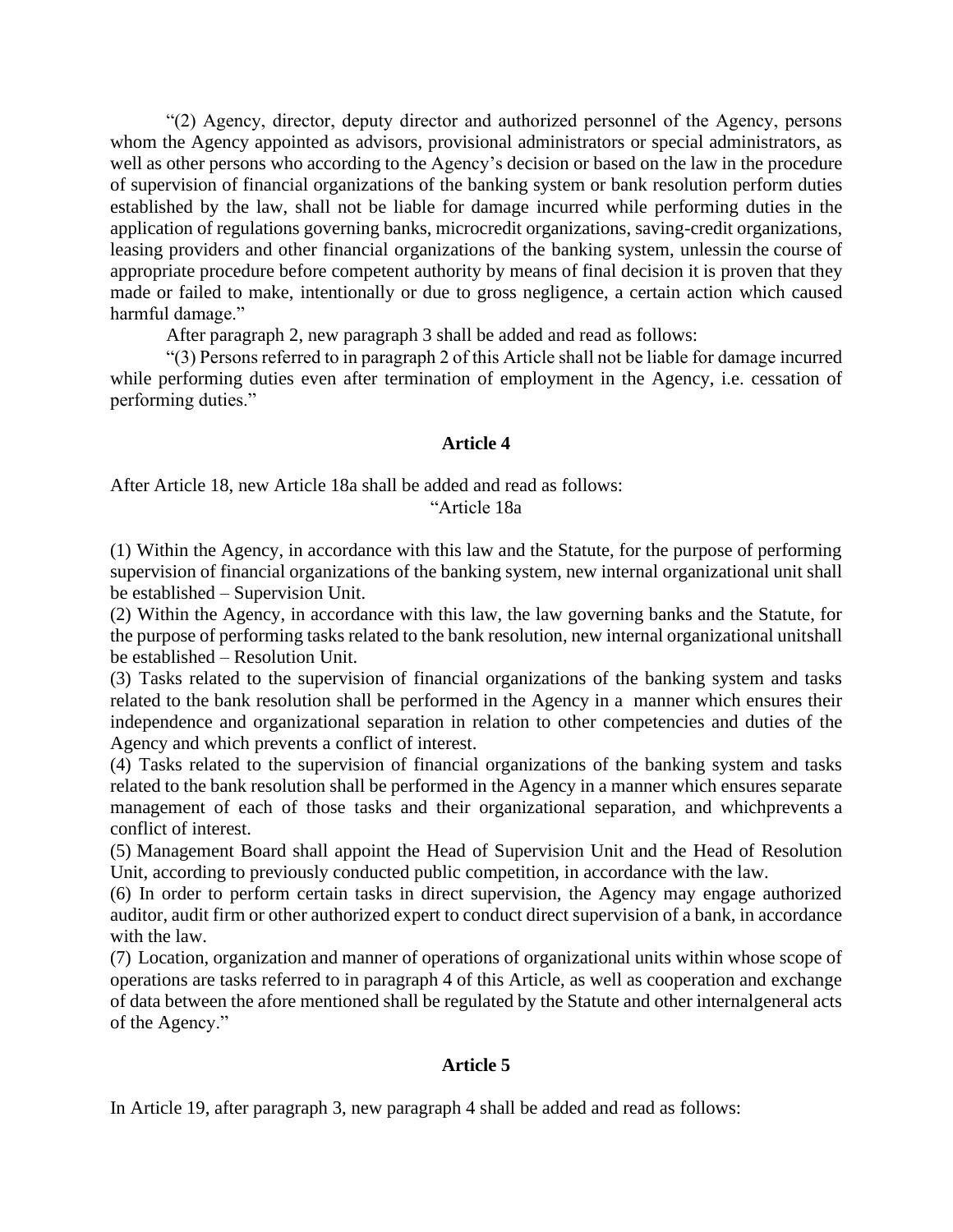", (4) Member of the Management Board may be a person who fulfils the following requirements:

a) has completed the first cycle of studies and achieved minimum of 240 ECTS credits in economy or law studies or equivalent to that and has five years of experience in that profession working in bodies, organizations and institutions of the financial sector and

b) has adequate professional knowledge and personal characteristics which make him/her suitable to perform this function."

### **Article 6**

#### After Article 20, new Article 20a shall be added and read as follows: "Article 20a

(1) Management Board sessions shall be held as needed, and at least once in three months.

(2) Management Board sessions shall be presided by the President of Management Board, who shall be elected by the Management Board members among themselves.

(3) The Director of the Deposit Insurance Agency of Bosnia and Herzegovina and the Director of the Banking Agency of the Federation of Bosnia and Herzegovina shall be invited at the Management Board sessions, and who shall have no voting rights at such sessions, and depending on the issues to be considered at the said sessions, other experts may participate in the sessions by invitation.

(4) Management Board is obliged to, within its competencies, undertake measures ensuring the following:

a) separate management of the tasks related to the supervision of operations of financial organizations of the banking system and tasks related to the bank resolution, their organizational separation and prevention of a conflict of interest and

b) exchange of information between the Supervision Unit and the Resolution Unit necessary for exercising powers related to resolution."

#### **Article 7**

In Article 21, after paragraph 4, new paragraph 5 shall be added and read as follows:

"(5) The Director and the Deputy Director of the Agency may be a person who fulfils the following requirements:

a) has completed the first cycle of studies and achieved minimum of 240 ECTS credits in economy or law studies or equivalent to that and has seven years of experience working in that profession in managerial positions in bodies, organizations and institutions of the financial sector and

b) has adequate professional knowledge and personal characteristics which make him/her suitable to perform this function."

### **Article 8**

In Article 22, in paragraph 1, item a) shall be changed and read as follows:

"a) shall consider the proposal of the Supervision Committee and by the Decision shall decide on the issuance or revocation of license for financial organizations of the banking system and on the application of supervisory measures,".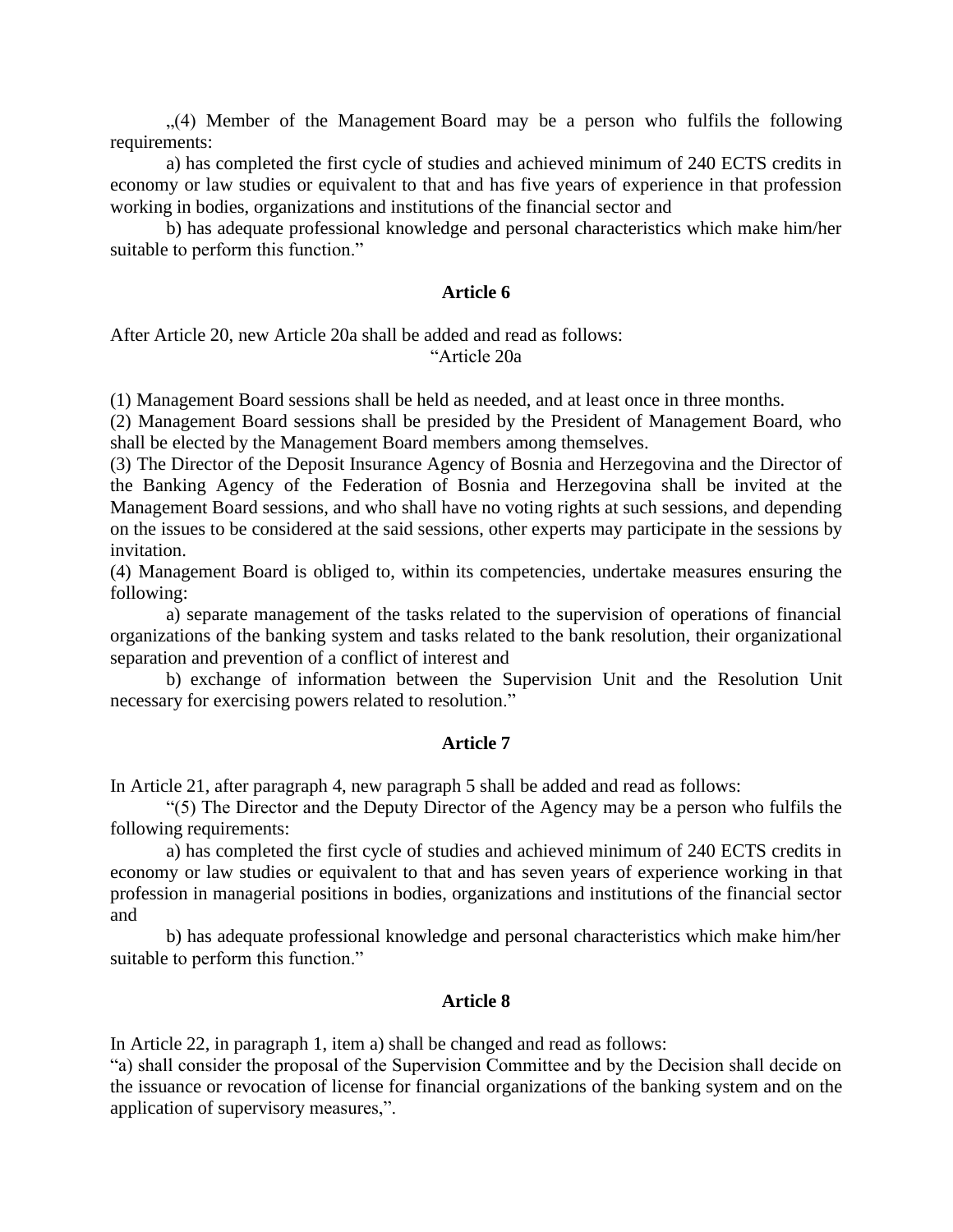In paragraph 2, after the wording: "in accordance with", the following wording shall be added: "the Statute and", and the wording "with the rights and responsibilities determined by theDirector of the Agency" shall be replaced by the wording: "with the same rights and responsibilities". After paragraph 3, new paragraph 4 shall be added and read as follows:

"(4) Notwithstanding paragraph 1, item a) of this Article, in case a liquidation procedure, i.e. bank bankruptcy procedure, is being initiated due to initiation, i.e. enforcement of bank resolution procedure, the Director, after consideration of the proposal of the Resolution Committee, by the Decision decides on the revocation of license for bank operations, as well ason the initiation of liquidation procedure, i.e. the submission of a request for initiation of bank bankruptcy procedure."

## **Article 9**

After Article 22, new Articles 22a and 22b shall be added and read as follows: "Article 22a

(1) The Supervision Committee shall be comprised of the director, deputy director, the head of Supervision Unit and two members of staff, who shall be elected by the Management Board of the Agency, in accordance with the Statute.

(2) The Supervision Committee sessions shall be held as necessary, and at least once a month.

(3) The Supervision Committee shall be presided by the director.

(4) The Supervision Committee shall adopt proposals by the majority of vote out of a total number of votes.

(5) Member of the Supervision Committee shall not be abstained from voting.

(6) Issues to be considered at the Supervision Committee sessions shall be determined by this law and the Statute, and the Supervision Committee shall, in particular, provide proposals related to:

a) issuance and revocation of licenses for banks, microcredit organizations, saving-credit organizations, leasing providers and other financial organizations of the banking system and

b) the application of supervisory measures directed towards financial organizations of the banking system.

(7) The Supervision Committee shall issue the Rules of procedure, which shall regulate the manner of convening and holding sessions and other issues related to the operations of the Supervision Committee.

## Article 22b

(1) The Resolution Committee shall be comprised of the director, deputy director, the head of Resolution Unit and two members of staff, who shall be elected by the Management Board of the Agency, in accordance with the Statute.

(2) The Resolution Committee sessions shall be held as necessary, and at least once a month.

(3) The Resolution Committee shall be presided by the director.

(4) The Resolution Committee shall adopt proposals by the majority of vote out of a total number of votes.

(5) Member of the Resolution Committee shall not be abstained from voting.

(6) Issues to be considered at the Resolution Committee sessions shall be determined by this law and the Statute, and the Resolution Committee shall provide proposals related to: